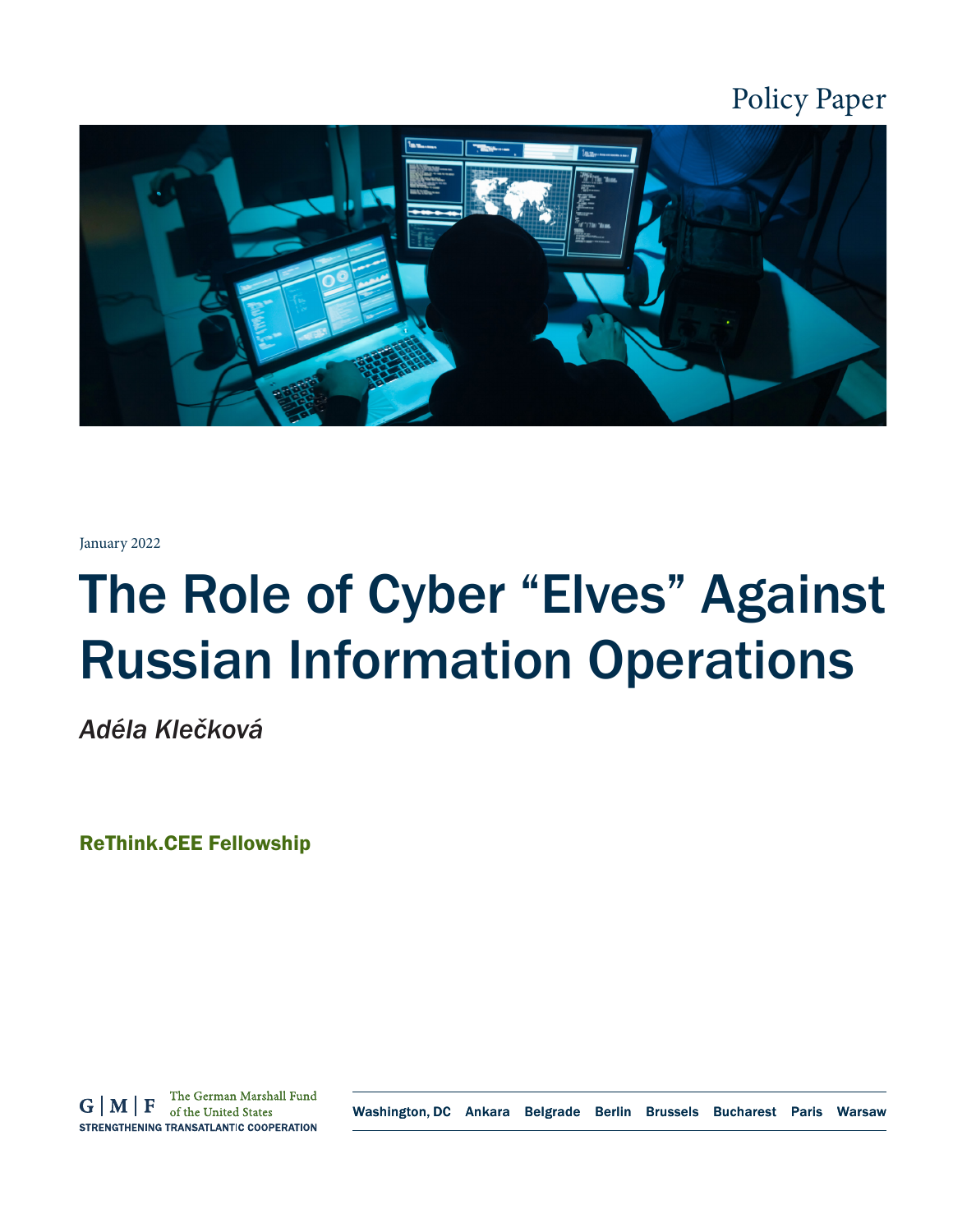# Summary

Guerrillas of brave elves taking down hordes of dark trolls in an ideological conflict over the future of humanity. This is not the beginning of a fantasy novel but a somewhat accurate description of everyday realities in cyberspace across Europe. The "elves"—a group of cyber activists fighting pro-Kremlin propaganda and disinformation campaigns—are a growing yet little-known phenomenon. Having started in 2014 as less than 20 individuals in Lithuania, the movement expanded to 13 Central and Eastern European countries, and it counted about 4,000 volunteers by 2021. Given the size and the pace of growth of the elves, together with their successful yet unadvertised missions, it would be unwise to overlook or underestimate this movement.

Russian information operations against the Western democracies will grow in number, scale, and sophistication in the coming years. This is partially caused by the worsening state of relations between the West and Russia, partially by the global trend of the gradual shift of social and public life from the analog to the digital world. Already short of capacity to effectively counter pro-Kremlin information operations, Western stakeholders must seek and support innovative means to counter Russian information war. Cyber activism is one of them.

This paper explains how the elves have played and will play an essential role in countering Russian information operations, and it provides Western stakeholders with recommendations for how to enhance the activities of the elves. The data for this paper were collected for over a year, including through semi-structured interviews with the elves, visiting their cyber world and working with the data they have gathered, and attending their biggest international event—the Elves Academy. This paper provides a unique and comprehensive insight into the elves' cyber realm and activities.

The elves operate anonymously and focus on fighting hybrid threats conducted primarily by the Kremlin and its proxies. Their work is voluntary, unpaid, and independent from states and governments. Their activities are strictly legal—they strongly denounce any form of criminal activity such as hacking or cyber espionage, and they mostly limit themselves to monitoring Russian disinformation and its perpetrators, such as the trolls. Most of the data they generate is shared with the public, either as media outputs produced by the elves or through articles by local media.

The elves across Europe have developed functioning international cooperation, mainly consisting of intelligence and information sharing. The Elves Academy is the best evidence of continuous and robust international cooperation. This project, established by the Lithuanian elves in 2018, has trained hundreds of elves over its three editions so far. The collaboration of the elves should be further cultivated and encouraged. Joined together under a common cause, the elves represent a group of several thousand experts on countering information operations—a force that plays and will play an undeniable role in the defense of democracies against Russian hybrid warfare.

The most important recommendation for how to support the elves is to initiate a dialogue with them to learn about their needs directly from them as the needs of the chapters differentiate significantly across Europe. Each chapter can be reached through its official channels—either social media, official email, or website—or in some cases through its official spokespersons who have stepped out of anonymity. Finally, the very least everyone can do for the elves is to acknowledge their activities, read their media outputs, show public appreciation of their work, and help them spread their message.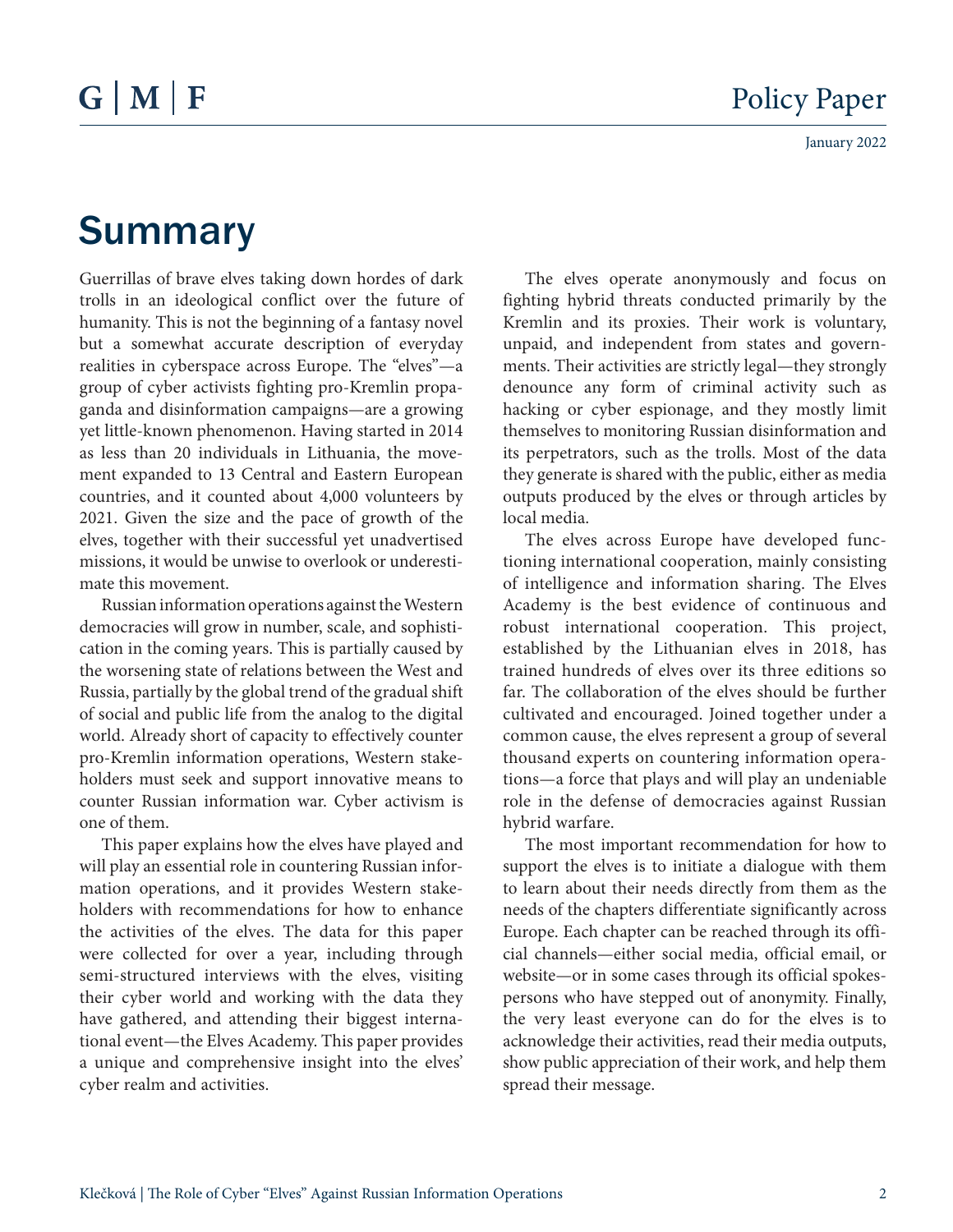#### Introduction

Guerillas of brave elves taking down dark hordes of repulsive trolls in an ideological conflict over the future of humanity? This is not the beginning of a fantasy novel but a somewhat accurate description of everyday realities in cyberspace space across Europe. The "elves"—a group of individual volunteers established to counter Kremlin-sponsored online propaganda and disinformation campaigns—are a growing, though little-known, phenomenon. Having started in 2014 as a group of less than 20 individuals in Lithuania, the movement had expanded to 13 countries and counted about 4,000 volunteers by 2021. Given the size and the pace of growth of the elves, together with their many successful if yet unadvertised missions, it would be unwise to overlook or underestimate this movement as it may (and in many cases does) play a crucial role against Russian information operations against Western democracies, which will grow in number, scale, and sophistication in the coming years. Already short of capacity to effectively to do so, Western stakeholders must look for innovative ways to counter Russian information war. Cyber activism is one of them.

With reference to the movie "Fight Club," the elves never fail to say that "The first rule of the elves is that the elves do not exist." Given the nature of their activities, anonymity is paramount for them. As a result, very little has been written (especially in English) about the movement and its operations, and there is a significant gap in the body of knowledge regarding the use of such forms of civic activism to tackle hostile information operations. There is no agreed definition for this movement. Here, the elves are defined as a specific type of cyber civic activists operating anonymously in semi-closed communities, primarily in the Central and Eastern European (CEE) countries, monitoring and countering Russia-led information and cyber operations.

This paper introduces the elves, explains how they have played and will play an important role in countering Russian information warfare, and why it

is in the interests of Western stakeholders to enhance such cyber activism. Over one year, the research for this paper consisted of semi-structured interviews with the elves, visiting their cyber world and working with the data they have gathered, and attending their biggest international meeting—the Elves Academy. This generated unique insight allowing for a greater understanding of this phenomenon.

# *Western stakeholders must look for innovative ways to counter Russian information war.*

The first section sets out the threat posed by Russian information operations, with "trolls" as one of the key non-state actors involved. It explains the main motives, principles, and actors of Russian information warfare, and it then details the trolls and examples of their successful operations. The first section concludes with a consideration of what role could emerging advanced technology such as artificial intelligence and big data play in the future of trolling. The second section focuses on three chapters of the elves considered to be among the most established and functioning ones: the original Lithuanian group founded in 2014, the Czech group founded in 2018, and the Slovak group founded in 2019, which at the time of the start of the research was one of the newest. These are very different on several levels and operate in different environments, and thus they offer a very comprehensive picture of the movement and challenges they face. This section places the elves within the broader concept of cyber activism—a phenomenon that, given the technological-social developments of the last decade, is gradually becoming part of daily life—and it argues the importance of the elves in countering Russian information operations. The section describes the history, activities, and operations of the elves. It concludes by providing examples of international cooperation among the elves, which should be further fostered and encouraged. The paper concludes by offering recommendations for Western stakeholders and members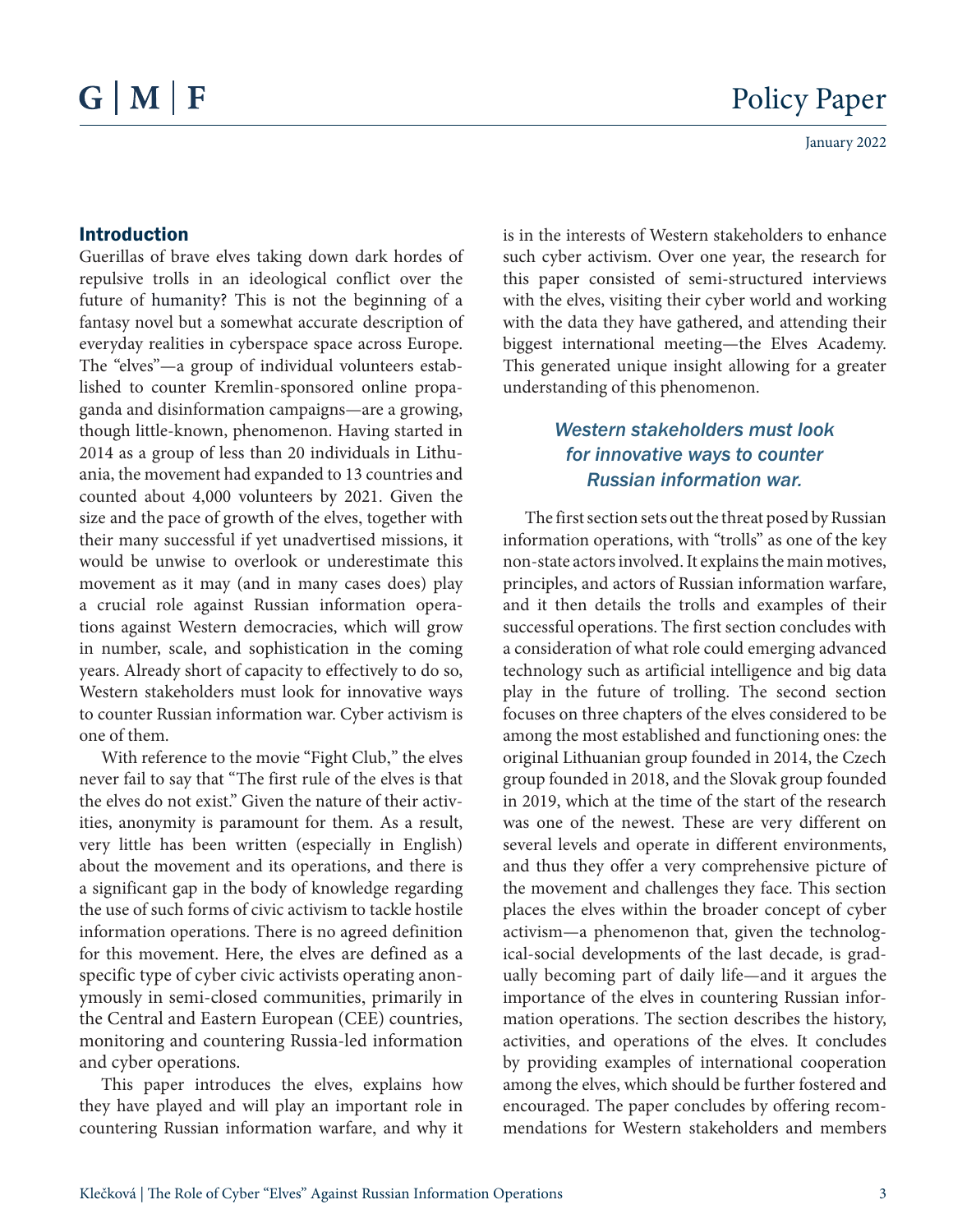of the expert community who might want to become involved in enhancing the activities of the elves.

#### Hybrid Warfare Principles, Weapons, and Actors

Russia is currently waging against the West something that is generally referred to as "hybrid warfare." The Latvian analyst Jānis Bērziņš came to the conclusion that "hybrid warfare is an appealing concept as it represents a mixture of everything and nothing."<sup>1</sup> But, however fitting, this observation might be too abstract. This paper regards hybrid warfare as Russia's response to its current perception and understanding of its security environment in the  $21<sup>st</sup>$  century. This is employed to confuse enemies and to create a false perception that Russia is more capable and more powerful than the West. Broadly speaking, it can be described as involving a multiplicity of strategies, methods, and actors employed by illiberal powers seeking to paralyze liberal states by attacking their open societies.

The Russian view of modern warfare is based on the idea that the main battle space is the mind of the civilian population. Thus, hybrid warfare is dominated by information operations in which reducing the necessity of deploying hard military power and encouraging an opponent's military and population to support the attacker to the detriment of their [govern](https://sldinfo.com/wp-content/uploads/2014/05/New-Generation-Warfare.pdf)[ment and country is regarded as one primary goal.](https://sldinfo.com/wp-content/uploads/2014/05/New-Generation-Warfare.pdf)<sup>2</sup>

With its problems related to the attribution of actions and its fuzzy boundaries, cyberspace is the perfect environment for conducting all manner of information operations.<sup>3</sup> By using information operations to attack the centers of gravity and critical vulnerabilities of adversaries, it is possible to win

militarily as well as politically at a relatively low cost. Cyberspace provides weaker states with opportunities previously unheard of. Furthermore, the distance, commitment of forces, risk of exposure, and attribution limits involved in operations in cyberspace level the playing field for all actors, with no regard for their size, geographical location, or conventional [military maturity.4](http://www.apple.com/cz) Exploiting this, Russia's offensive cyber operations are a growing threat; for example, whether through the collection and leaking of sensitive information or through damage done by malicious software (malware) on physical infrastructure. Alongside military and non-military means, Russia uses offensive operations in cyberspace to pursue its strategic objectives.

# *The Russian view of modern warfare is based on the idea that the main battle space is the mind of the civilian population.*

Russian actors have a holistic understanding of cyberspace. They tend to conceptualize it as the intersection between hardware, software, infrastructure, and content. By contrast, in the West these are seen as separate elements and rarely regarded as a part of a broader whole. Thus, the term "cyber" in Russian is used solely to speak about Western threats and activities, whereas in the West it is used in a more general sense. Russian actors also use the broader, [more fitting](https://stratcomcoe.org/publications/russias-strategy-in-cyberspace/210)  [term "information,"](https://stratcomcoe.org/publications/russias-strategy-in-cyberspace/210) and operations can be subsequently categorized as information-technological and information-psychological.5 In the first category, electronic warfare or the distribution of malicious software is used to cause physical damage to infrastructure, to destroy or degrade adversaries' electronic capabilities, or to gather sensitive data. The

<sup>1</sup> Jānis Bērziņš, "The West Is Russia's Main Adversary, and the Answer Is [New Generation Warfare](https://www.jstor.org/stable/26428998.)," Sicherheit und Frieden (S+F) / Security and Peace, 2016.

<sup>2</sup> Adéla Klečková, ["Does the Russian Intervention in Crimea in 2014](https://www.strifejournal.org/wp-content/uploads/2021/11/STRIFE_15_16_KLECKOVA_51_60.pdf)  [Demonstrate a New Way of War?](https://www.strifejournal.org/wp-content/uploads/2021/11/STRIFE_15_16_KLECKOVA_51_60.pdf)" Strife Journal, 2021.

<sup>3</sup> Daniel Bagge, Unmasking Maskirovka: Russia´s Cyber Influence Operations, Defense Press, 2019.

<sup>4</sup> Matthias Schulze, [Cyber in War,](https://ccdcoe.org/uploads/2020/05/CyCon_2020_10_Schulze.pdf.) 2020 12th International Conference on Cyber Conflict, 2020.

<sup>5</sup> Janne, Hakala and Jazly Melnychuk, [Russia's Strategy in Cyberspace,](https://stratcomcoe.org/publications/russias-strategy-in-cyberspace/210.) Riga: NATO Strategic Communications Centre of Excellence, 2021.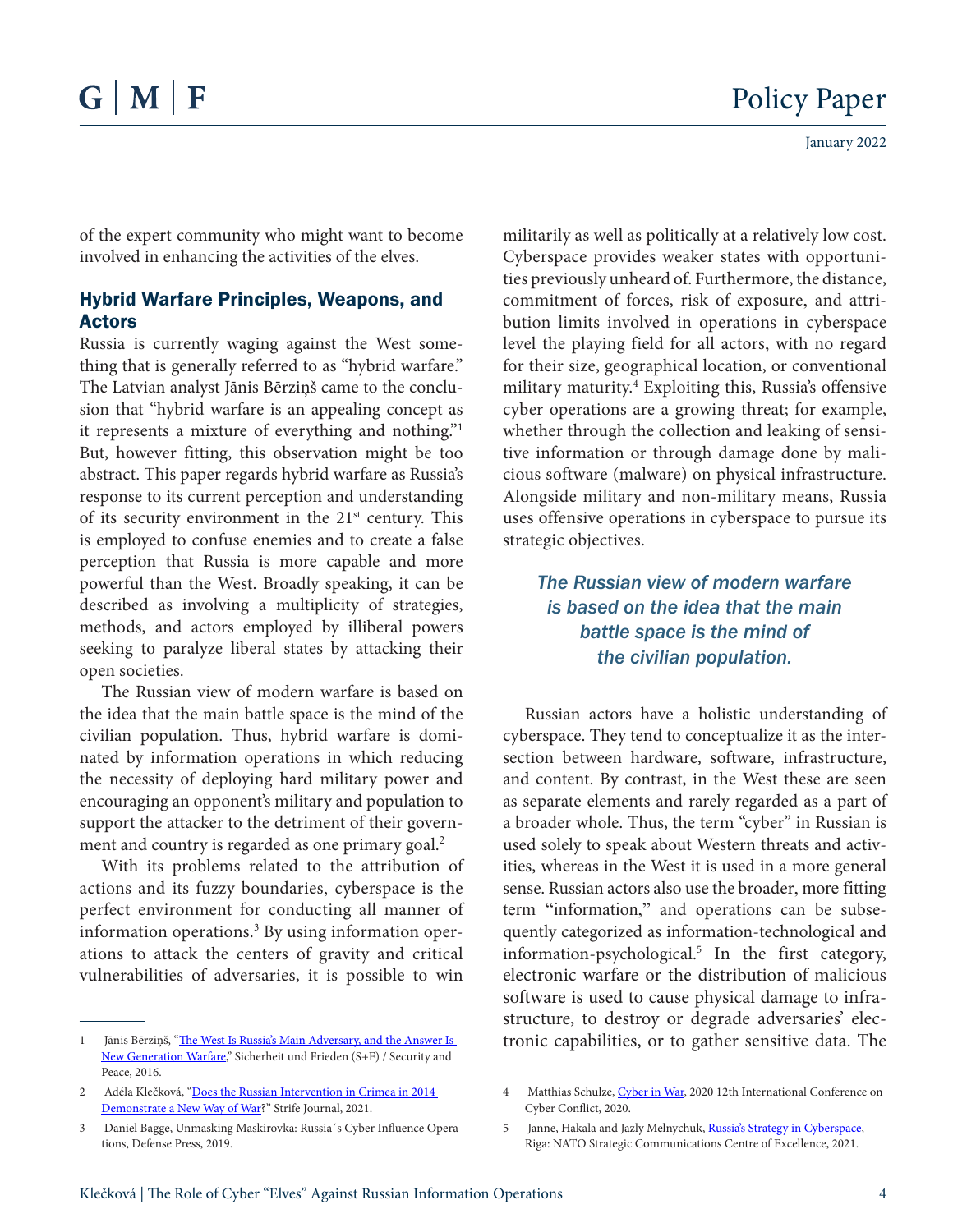January 2022

second category usually consists of influence operations, such as the spread of disinformation or the application of psychological pressure, to attack the perception and morale of state or non-state actors.<sup>6</sup> While the main subject of analysis of this paper is information-psychological operations, understanding the more holistic conceptualization of cyberspace by Russian actors is of crucial importance to anyone wishing to study the principles, strategies, and actors of Russian cyber or information war and warfare.

This approach has also wider implications in terms of which actors Russia uses to conduct its information operations. The main ones are the three intelligence agencies: the Federal Security Service (FSB), the Foreign Intelligence Service (SVR), and the military intelligence Main Directorate of the General Staff (GRU). Not only are these agencies not transparent, they are also newly prohibited by law to publish reports of their activities. 7 Thus, very little [is known](https://policehumanrightsresources.org/content/uploads/2016/08/Federal-Law-on-Federal-Security-Service-Russia-1995.pdf?x96812)  [about them. N](https://policehumanrightsresources.org/content/uploads/2016/08/Federal-Law-on-Federal-Security-Service-Russia-1995.pdf?x96812)evertheless, it is known that the GRU is the mother agency to Unit 5477 (also known as the 72nd Special Service Center), which is responsible for the agency's psychological operations, including interference in the 2016 US presidential election.<sup>8</sup>

## *Professional trolls are the most important group in the context of information and cyber war.*

Like other government entities in Russia, its intelligence agencies face challenges in recruiting qualified personnel as they have to compete for talent not only among each other but also with the private sector. Thus, the intelligence agencies have to outsource operations to non-governmental actors, either cyber criminals (primarily professional "black hat" hackers), nationalistic/patriotic hackers, or profes-

sional trolls.<sup>9</sup> This has several benefits: these actors are cheaper as, unlike regular state employees, they are usually summoned only when necessary or some even work for free for ideological reasons, and they provide plausible deniability as they usually cannot be linked directly to the Kremlin.

The agreement between the Kremlin and cyber criminals is simple and mutually beneficial—as long as the latter do not meddle with Russian interests, they are allowed to operate freely and they are even protected from the reach of the Western law-enforcement agencies. Usually, they are used for more sophisticated operations such as attacking foreign banks, multinational companies, and other commercial websites.

Nationalistic/patriotic hackers act based on their attachment to the Russian state. As they are usually less skilled and experienced, they are primarily used to conduct more basic campaigns such as "distributed denial of service" attacks, stealing and leaking emails, and hacking into news outlets to modify what they publish or to deny access to specific stories.

Professional trolls are the most important group in the context of information and cyber war. They are creatures of chaos who prey on the frustration and anger of others . They do it by deliberately disrupting, attacking, or generally causing trouble on social networks or other user-generated-content platforms by posting comments, photos, videos, GIFs, or other forms of unwanted online content. According to one investigation, an average troll in Russia was paid about €400 a month in 2017, an above-average reward for a comfortable "office" job in the country. As one former troll describes, he was paid to write about 135 online comm[entaries per day, primarily](https://www.pbs.org/newshour/show/inside-russias-propaganda-machine)  [about the conflict in Ukraine.](https://www.pbs.org/newshour/show/inside-russias-propaganda-machine)<sup>10</sup>

With hybrid war becoming more frequent, perhaps it is not shocking that the Russian state is using paid, organized aggressive armies of online accounts to

<sup>6</sup> Adéla Klečková, Cyber Warfare: Drivers of Change Behind the Machinery, King´s College London, 2021.

<sup>7</sup> Aric Toler, "Russia's ['Anti-Selfie Soldier Law': Greatest Hits and Impli](https://www.bellingcat.com/news/uk-and-europe/2019/02/20/russias-anti-selfie-soldier-law-greatest-hits-and-implications/)[cations,](https://www.bellingcat.com/news/uk-and-europe/2019/02/20/russias-anti-selfie-soldier-law-greatest-hits-and-implications/)" Bellingcat, February 20, 2019.

<sup>8</sup> Congressional Research Service, [Russian Cyber Units,](https://sgp.fas.org/crs/intel/R46616.pdf) 2021.

Sandor Fabian, "The Russian Hybrid Warfare Strategy - Neither Rus[sian nor Strategy](https://www.tandfonline.com/doi/abs/10.1080/14751798.2019.1640424?journalCode=cdan20)," Defense & Security Analysis, 2019.

<sup>10</sup> Simon Shuster and Sandra Ifraimova, "A Former Russian Troll Explains [How to Spread Fake News,"](https://time.com/5168202/russia-troll-internet-research-agency/) Time, February 21, 2018.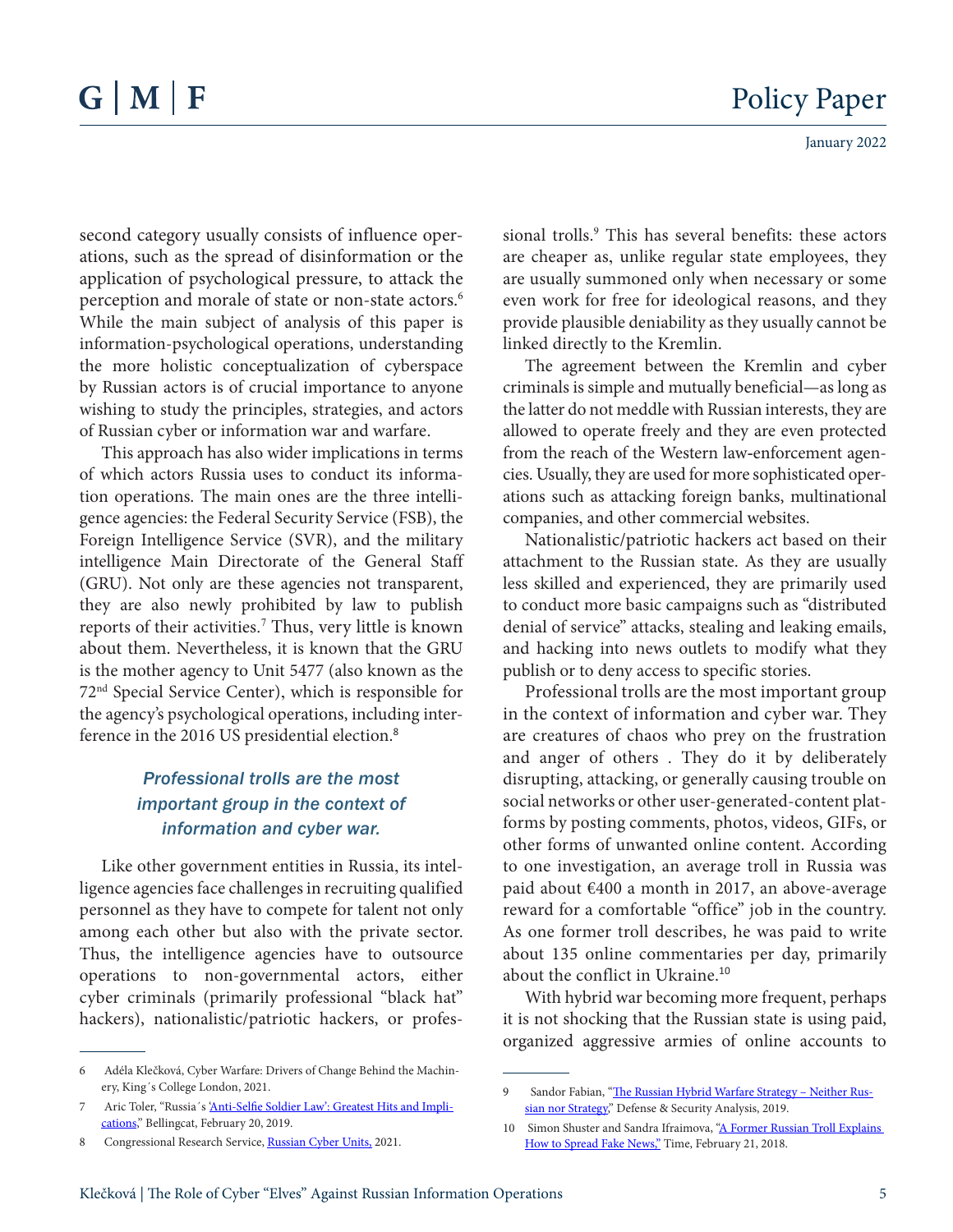January 2022

spread its propaganda. Nevertheless, revelations about the trolls' activities in 2014—when little was known about hybrid warfare (at least publicly) very and the role of the internet and social networks in it—were groundbreaking. They also gave birth to the elves the internet warriors dedicated to countering the activities of trolls.<sup>11</sup>

Russian information operations are expected to grow in number and scale in the coming years. At the same time, the role of non-state actors is expected to grow further as it is cheaper and more convenient to outsource some aspects of the information operations to external suppliers. And so will the role of those who attempt to counter such operations and to protect the values of democracy and freedom. Thus, it is in the interest of Western governments to be aware of the movements countering trolls and other hostile cyber actors as well as to learn how to foster them and how to create an environment contributing to the enlargement of those that already exist and the establishment of new ones.

#### Typology of Actors

In this context, the term troll is generally applied to any type of anonymous account in the service of the Kremlin. However, with the most recent technologies and machine learning, hybrid operations are getting more sophisticated. Therefore, three types of actors can be distinguished.

Trolls refers to human-operated, non-automatized accounts that can be either created anonymously or under a made up or real identity engaging in targeted harassment. Their objective is to dissuade or dismay the target. Their methods include bad-faith arguments, logical fallacies, doxing (publicly revealing private information about an individual or organization, usually through the internet), and rude behavior. Trolls usually congregate around topics or individuals and usually have a disproportionate level of engagements.

Bots (an abbreviation of robots) are fully automated accounts engaging in certain behavior based on a set of instructions (scripts). Just like any technological tool, bots are neither inherently good nor bad—they do what they are programmed to do. The most problematic type of bots in the context of information warfare is the social bots (those operating on social networks). Using normally accessible software, in theory, a user can create an infinite number of social bots that can then engage in different kinds of activities. [Thanks to](https://www.voanews.com/silicon-valley-technology/cyborgs-trolls-and-bots-guide-online-misinformation)  [their ability](https://www.voanews.com/silicon-valley-technology/cyborgs-trolls-and-bots-guide-online-misinformation) to tweet or post hundreds of times a day and night, they are used for amplification and to create information chaos.<sup>12</sup> They are also very cheap and easy to use. However, spotting bots is quite easy as they usually adhere to a pre-programmed and thus predictable scheduling, and the automation of the actions concerned is evident from timestamps.

Cyborgs combine automated and human control. <sup>13</sup> Automated actions such retweets can be segregated while the human user periodically takes over to respond to other users and to post original content. As a result, cyborgs are more difficult to detect than bots but are also more expensive and time-consuming to operate. Similar to bots, they are used for amplification and obfuscation.

#### Activities of Trolls

Russia has employed its cyber actors in different types of information-psychological operations. They have destroyed the private lives of opponents of the Kremlin, influenced the political situation in Western democracies, or threatened safety of NATO troops based in countries bordering Russia.

The first example of a large, coordinated personal attack by pro-Kremlin trolls was the one starting in 2014 against the Finnish journalist Jessikka Aro, who first discovered the existence of "troll factories": office

13 Ibid.

<sup>11</sup> Adéla Klečková, [How Czech Elves Are Fighting Russian Disinformation,](https://www.freiheit.org/de/deutschland/how-czech-elves-are-fighting-russian-disinformation) Friedrich Naumann Foundation, 2019.

<sup>12</sup> Voice of America News, "Cyborgs, Trolls, and Bots: A Guide to Online [Misinformation](https://www.voanews.com/a/silicon-valley-technology_cyborgs-trolls-and-bots-guide-online-misinformation/6183912.html)," February 8, 2020.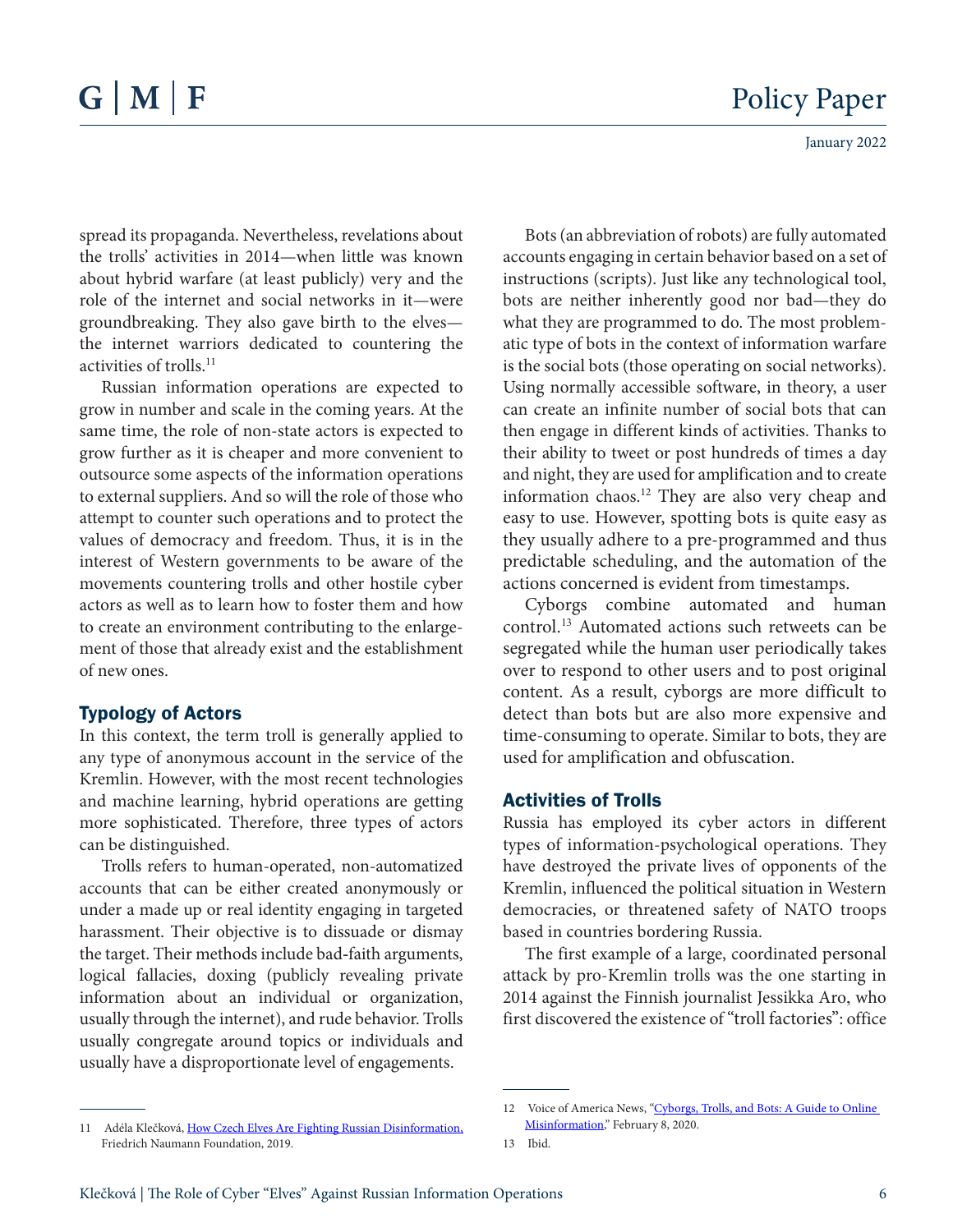buildings where the trolls create their toxic content.<sup>14</sup> She provided the first evidence of Russian trolls being not only very well organized but also connected to the Kremlin as an integral part of its information warfare. As an act of revenge, the trolls launched an intensive harassment campaign against Aro, effectively forcing her out of the virtual and for some time public space. Besides making rape and death threats, the trolls called her and [pretending to be her dead father.](https://www.smh.com.au/world/finnish-journalists-jessikka-aros-inquiry-into-russian-trolls-stirs-up-a-hornets-nest-20160311-gng8rk.html)<sup>15</sup>

Elections in Western countries are also the focus of the Kremlin and its proxies. The effort of pro-Kremlin trolls to manipulate US public opinion during the 2016 elections resulted in a vast coordinated campaign that was very successful at pushing out and amplifying messages designed in part to help Donald [Trump get elected president.](https://www.extra.cz/slovensko-se-toho-neboji-chysta-nahou-seznamku-kde-sympatie-urci-prirozeni-da112) A similar situation occurred during Germany's parliamentary elections and France's presidential election in 2017.<sup>16</sup> In France, Emmanuel Macron's campaign was heavily targeted by pro-Kremlin trolls. Dozens of fake Facebook accounts were created to conduct surveillance of his social-media campaign. Some trolls tried to lure Macron's associates and supporters into sharing personal information or downloading malware that would give them access to their social network accounts, thus enabling further spying.<sup>17</sup>

Two more recent malicious campaigns that have targeted NATO and its troops were the Ghostwriter and the Secondary Infection operations.

The [Ghostwriter](https://www.ironnet.com/blog/russian-cyber-attack-campaigns-and-actors) operation ran from 2017 through at least May 2020 to disseminate falsified narratives surrounding Lithuania, Latvia, and Poland and their

relations with NATO allies.<sup>18</sup> It combined an information-technological operation with an information-psychological one. The former was used to penetrate news and governmental websites to provide a credible dissemination platform for the operation's false narratives. Consequently, armies of trolls, bots, and cyborgs employed their various social-network profiles, blogs, and other sites allowing user-generated content to amplify and further disseminate these narratives. The ultimate goal was to seed tension between allies and to damage the public image of NATO troops stationed in the Baltic countries by "revealing" [their alleged](https://www.fireeye.com/content/dam/fireeye-www/blog/pdfs/Ghostwriter-Influence-Campaign.pdf)  [wrongdoings.](https://www.fireeye.com/content/dam/fireeye-www/blog/pdfs/Ghostwriter-Influence-Campaign.pdf)<sup>19</sup>

Uncovered in 2019, [Secondary Infection](https://www.atlanticcouncil.org/wp-content/uploads/2019/08/Operation-Secondary-Infektion_English.pdf) was a large-scale information operation spanning nine languages, 30 social networks and blogging platforms, and scores of fake user-profiles and identities.<sup>20</sup> Some of its stories were calculated to inflame tensions between NATO allies, especially Germany and the United States or the United Kingdom and the United States. Others appeared designed to stoke racial, religious, or political hatred, especially in Northern Ireland. Few posts gained traction, but one anti-immigrant story penetrated Germany's far right and continues to circulate online.

#### The Future of Trolling

The above are just a few examples of Russia's many information operations conducted against Western countries and their political systems in the last couple of years. As well as because of the growing role social media plays in daily life, the deteriorating relations between the Kremlin and the West will also cause their number to grow. Russia sees this a providing more

<sup>14</sup> Jessikka Aro, "Yle Kioski Traces the Origins of Russian Social Media [Propaganda – Never-before-seen Material from the Troll Factory](https://kioski.yle.fi/omat/at-the-origins-of-russian-propaganda)," Kioski News, 2015.

<sup>15</sup> Jessikka Aro, "My Year as a Pro-Russia Troll Magnet: International [Shaming Campaign and SMS from Dead Father](https://kioski.yle.fi/omat/my-year-as-a-pro-russia-troll-magnet)," Kioski News, 2015.

<sup>16</sup> Marius Laurinavičius, [A Guide to the Russian Tool Box of Election](http://iesc.lt/app/uploads/2018/10/IESC_Guide_ToolBox_2018_FINAL.pdf.)  [Meddling,](http://iesc.lt/app/uploads/2018/10/IESC_Guide_ToolBox_2018_FINAL.pdf.) International Elections Study Center, December 2018.

<sup>17</sup> Damien Sharkov, "Russian spies used Facebook to trick Macron allies: [Report](http://www.newsweek.com/ russian-spies-used-facebook-trick-macron-allies-report-642648)," Newsweek, July 27, 2017.

<sup>18</sup> Morgan Demboski, Joey Fitzpatrick, and Peter Rydzynski, "Russian cyber attack campaigns and actors," IronNet, October 25, 2021.

<sup>19</sup> Lee Foster et al, " 'Ghostwriter' Influence Campaign: Unknown Actors [Leverage Website Compromises and Fabricated Content to Push Narra](https://www.fireeye.com/blog/threat-research/2020/07/ghostwriter-influence-camp)[tives Aligned with Russian Security Interests,](https://www.fireeye.com/blog/threat-research/2020/07/ghostwriter-influence-camp)" FireEye, 2020.

<sup>20</sup> The DRF Lab Team, [Operation "Secondary Infektion,"](https://www.atlanticcouncil.org/wp-content/uploads/2019/08/Operation-Secondary-Infektion_English.pdf) Atlantic Council, 2019.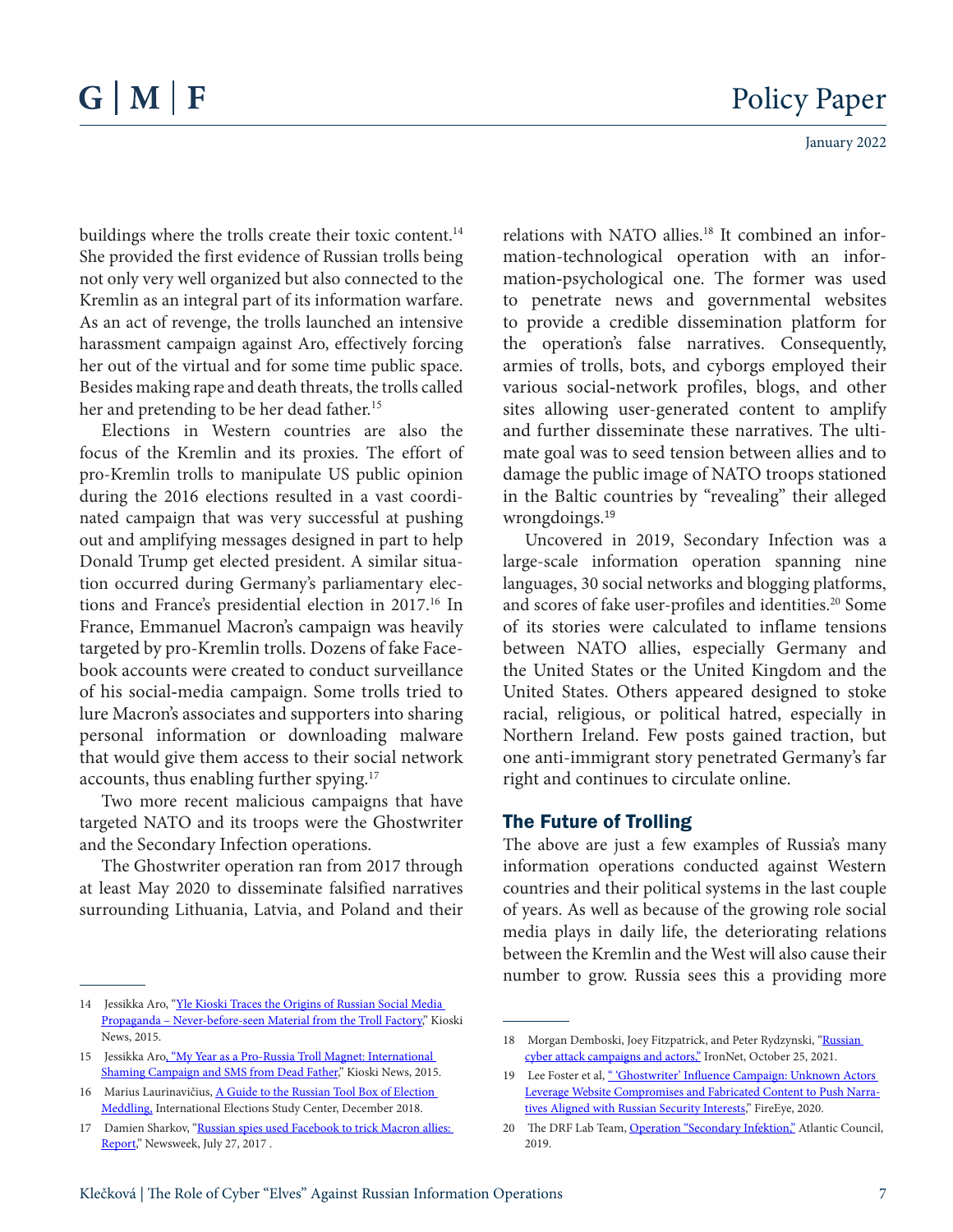reasons to take "reciprocal steps" against Western countries to "punish" them for their hostile behavior, such as the EU and US sanctions against the Kremlin. Furthermore, feeling itself geopolitically cornered, it is becoming more aggressive as it feels it has less to lose. This is clear from operations against countries that the Kremlin has historically tried to have good economic relations with—such as France or Germany—as well as from the limited attempts by the Russian intelligence services to hide their operations—as in the case of the recent massive SolarWinds information-technological attack.

# *Thanks to digital personalization, users can be targeted with propaganda that is most likely to [resonate with them.](https://www.brookings.edu/wp-content/uploads/2020/06/The-role-of-technology-in-online-misinformation.pdf)*

Another important variable for the future of trolling and Russian information operations in general is the existence of new and increasingly sophisticated technologies for personalizing, targeting, and scaling up online content [to maxi](https://www.nato.int/docu/review/articles/2020/05/05/game-of-drones-how-new-technologies-affect-deterrence-defence-and-security/index.html?utm_medium=email&utm_campaign=NATO+Review+Emerging+and+disruptive+technologies&utm_content=NATO+Review+Emerging+and+disruptive+technologies+CID_6c863933a90444666cd033e5a33e4225&utm_source=Email+marketing+software&utm_term=READ+MORE)[mize its impact.](https://www.nato.int/docu/review/articles/2020/05/05/game-of-drones-how-new-technologies-affect-deterrence-defence-and-security/index.html?utm_medium=email&utm_campaign=NATO+Review+Emerging+and+disruptive+technologies&utm_content=NATO+Review+Emerging+and+disruptive+technologies+CID_6c863933a90444666cd033e5a33e4225&utm_source=Email+marketing+software&utm_term=READ+MORE)<sup>21</sup> Trolls usually work in 12-hour shifts and are required to meet quotas in terms of producing comments, blog posts, or page views.<sup>22</sup> This work can get tedious and writing new content about the same topics—for example, elevating the image of Russia or increasing division or confusion in the European political landscape—has its challenges. However, artificial intelligence can help overcome these creativity obstacles.

Advanced technologies can be used to generate, target, and disseminate disinformation. With the help of text-prediction tools, untold amounts of fake news and falsified information can be produced. Artificial intelligence, in the form of deep learning, can generate deepfake videos that are increasingly impossible to distinguish with the human eye from non-fabricated

videos. New and accessible software and applications allows unskilled people to make deepfakes with a handful of photos. They can even create convincing but entirely fake photos from scratch. Audio can be taken too to create "voice skins" or "voice clones." Thousands of robotic accounts can then disperse this fabricated and harmful content into the virtual space daily.

Thanks to digital personalization, users can be targeted with propaganda that is most likely to [reso](https://www.brookings.edu/wp-content/uploads/2020/06/The-role-of-technology-in-online-misinformation.pdf)[nate with them.2](https://www.brookings.edu/wp-content/uploads/2020/06/The-role-of-technology-in-online-misinformation.pdf)3 This is done through sophisticated algorithms for personalizing and targeting content by utilizing big data about the personal interests of millions of users of social networks. As a result, more and more precisely targeted disinformation campaigns can be expected. The world already witnessed this during the US presidential election and the Brexit referendum in 2016. In the case of Facebook, the use of personalization and targeting tools to spread propaganda and disinformation was recently confirmed by the revelations of the whistleblower Frances Haugen.<sup>24</sup>

The objective is not necessarily to change people's views about politics and policy, but rather to confuse or polarize. The more disinformation proliferates online, the more lost in the "fog" of political news the average reader gets. To prevent the future of Western democracies becoming the Kremlin's video game, politicians and other stakeholders must look for innovative ways to counter information operations. Cyber activism in the form of the elves is one of them.

#### Cyber Activism and the Elves

Cyber activism refers to the use of internet-based socializing and communication as well other information technologies to create, operate, and manage activism of any type. As much of daily and social life has gradually shifted from the analog world to the social networks, it was only a matter of time before

<sup>21</sup> Antonio Missiroli, "Game of Drones? How new technologies affect [deterrence, defence, and security](https://www.nato.int/docu/review/articles/2020/05/05/game-of-drones-how-new-technologies-affect-deterrence-defence-and-security/index.html?utm_medium=email&utm_campaign=NATO+Review+Emerging+and+disruptive+technologies&utm_content=NATO+Review+Emerging+and+disruptive+technologies+CID_6c863933a90444666cd033e5a33e4225&utm_source=Email+marketing+software&utm_term=READ+MORE)," NATO Review, 2020.

<sup>22</sup> Sarah Kreps, [The Role of Technology in Online Misinformation,](https://www.brookings.edu/wp-content/uploads/2020/06/The-role-of-technology-in-online-misinformation.pdf) Brookings Institution, 2020.

<sup>23</sup> Ibid.

<sup>24</sup> Olivia Solon and Teaganne Finn, ["Facebook whistleblower tells Con](https://www.nbcnews.com/politics/congress/facebook-whistleblower-tell-congress-social-network-accountable-no-one-n1280786)[gress social network is 'accountable to no one](https://www.nbcnews.com/politics/congress/facebook-whistleblower-tell-congress-social-network-accountable-no-one-n1280786)," NBC News, October 5, 2021.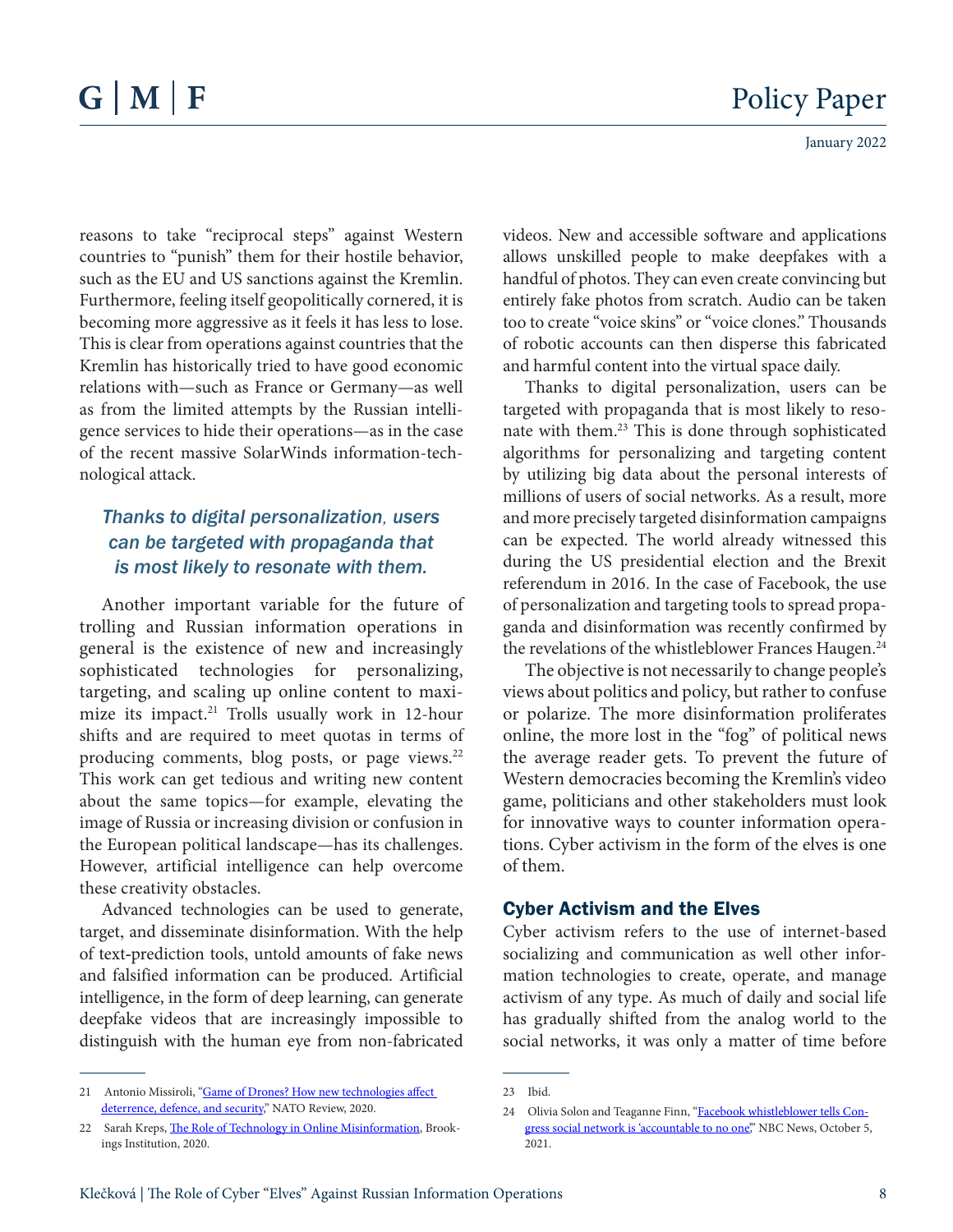different actors decided to use this new virtual public space to promote messages or causes. Cyber activism applies to any individual or organization using online tools to reach and gather followers, broadcast messages, and advance a cause or movement. It can be used for various purposes—such as awareness creation or initiating reactions. In the case of the elves, it serves to counter pro-Kremlin information operations and to fight disinformation.<sup>25</sup> Cyber activism will keep growing in importance and it will soon become an integral part of daily life (if this has not already happened). It is a trend that has been amplified during the coronavirus pandemic with information technologies playing an ever more important role in life and more activities moving into the cyber realm.

The emergence of information technologies and consequently the internet and social networks triggered a small revolution, providing activists with previously unthinkable possibilities for disseminating information or mobilizing audiences. First, the role of "gatekeepers" has been diminished or even eliminated—social media enable activists to report, document, or write about their cause without the need for traditional media reporting. Second, growing connectivity enables activists to reach thousands or millions of people at no or relatively low cost. Third, the anonymity of the internet (especially the layers of the internet called the "deep web") allows activists to work in relative safety without the risk of being exposed and prosecuted. The last factor is fundamental for the elves.

## *Cyber activism will keep growing in importance and it will soon become an integral part of daily life.*

Faced with the continuing growth of pro-Kremlin information operations and in their impact, the state agencies in the West—just like Russian ones—compete with the private sector and struggle to find suitable staff in suitable numbers to counter them. The situation is made worse in CEE countries by the problem of brain drain. Since, unlike Russian state agencies, Western ones cannot and should not turn to paid professionals, cybercriminals, or abuse of modern technologies in form of robotic accounts, cyber activism in the form of the elves can play a decisive role in the coming years in information wars with any hostile entities. It is in the interest of all democratic governments to know how to foster and enhance the activities of such movements as well as how to nurture an environment where they can be founded and successfully operate.

#### *The Elves*

The story of the elves starts in Lithuania in 2014. In the beginning, it concerned a group of less than 20 enthusiasts worried by Russia's aggression against Ukraine and the increasing number of information operations conducted by pro-Kremlin forces in Central and Eastern Europe. The group started calling itself "the elves" because it was founded as a counterforce to pro-Kremlin trolls. The movement eventually spread to Estonia and Latvia, and then to other countries, including the Czech Republic, Finland, Slovakia, and Ukraine. <sup>26</sup> In 2021, the first Western European chapter was founded in Germany. With a network this large, the movement has created a stable structure of thousands of volunteers across Europe.

The elves operate anonymously and focus on fighting hybrid threats conducted primarily by the Kremlin and its proxies. Their work is voluntary, unpaid, and independent from states and governments. Their activities are strictly legal—they strongly denounce any form of criminal activity such as hacking or cyber espionage, and they mostly limit themselves to monitoring Russian disinformation and its perpetrators such as the trolls. Most of the data

<sup>26</sup> At their request, more specific information on the geographic location of the elves cannot be provided. As the chapters are at different stages of establishment, with some still rather new and small, the unwanted attention of trolls might hinder their successful development.

<sup>25</sup> Frontline Defenders, [#Cyber-Activism,](https://www.frontlinedefenders.org/en/right/cyber-activism) 2016.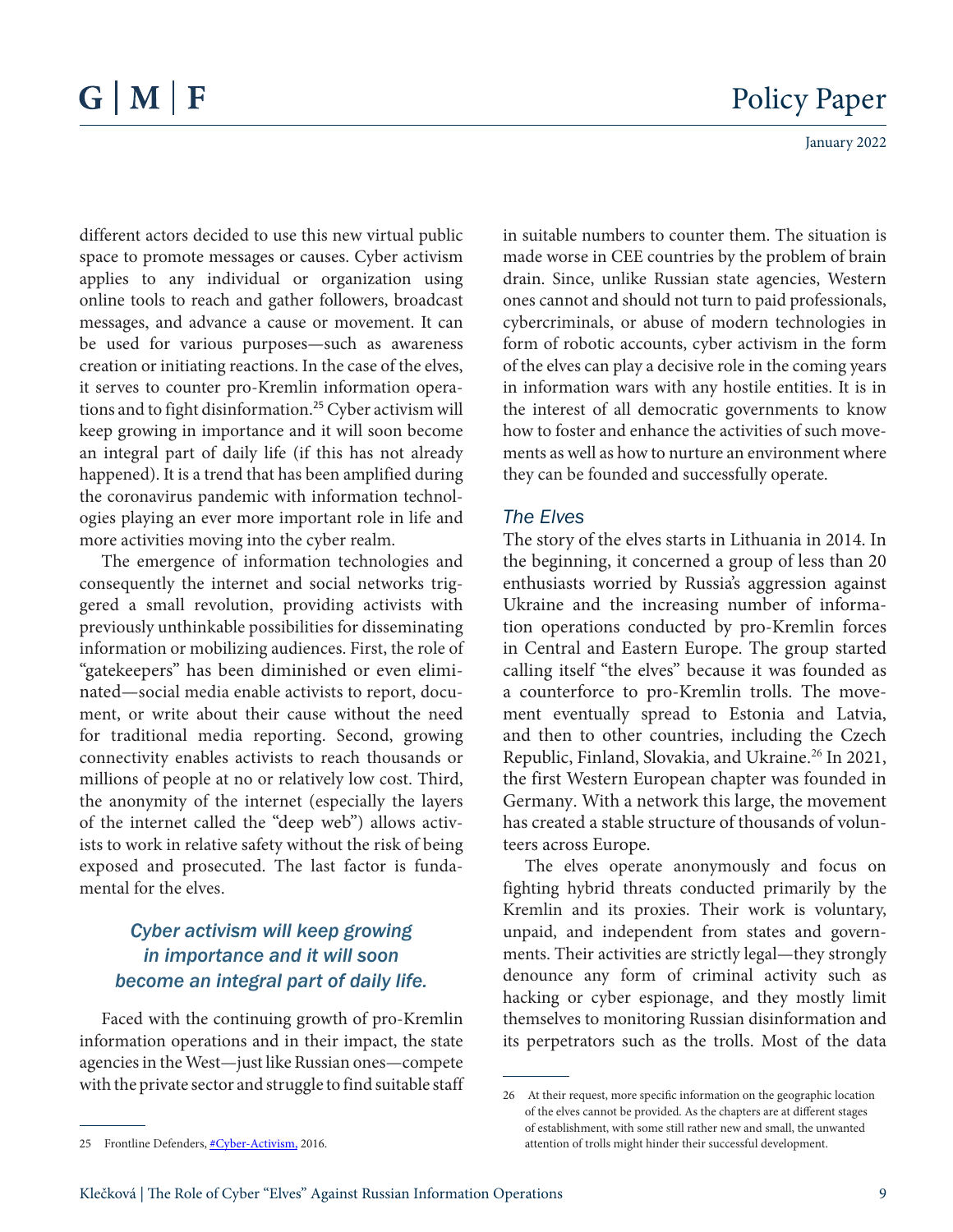they generate is shared with the public, either as media outputs produced by the elves or through articles by local media.

While the elves currently focus on Russian information operations—as Kremlin proxies are still most active in the cyberspace of the CEE countries, and as geographical proximity means Russia poses the biggest security threat—with the gradual increase of similar hostile behavior from China and its local proxies and "useful idiots" (see below), they have started to discuss expanding their activities to cover Chinese operations in cyberspace.

#### *Typology of Elves*

The modus operandi of the elves slightly varies across countries. Among the ones in the Czech Republic, Lithuania, and Slovakia, one can find primarily "cyber scouts and double agents," "elves in suits," and "memetic warriors."

#### **Cyber Scouts and Double Agents**

Among all the elves communities, intelligence cells cyber scouts—form the biggest one. As the elves reject hacking and other illegal activities, the vast majority of their data comes from open-source intelligence information collected from published or otherwise publicly accessible sources by using advanced techniques to gather, analyze, and categorize large amounts of data. It is estimated that open-source data may account for as much as 80–90 percent of the [overall intelligence decision-making is based](https://www.pssi.cz/download/docs/8539_pssi-alumni-brief-01-osint-4.pdf)  [upon.27](https://www.pssi.cz/download/docs/8539_pssi-alumni-brief-01-osint-4.pdf) The elves usually collect such data from social networks, chain emails, or other user-generated content platforms.

Their main area of focus is Facebook and Twitter. On Twitter, they gather information on new trends in disinformation or about the activities of the known networks of trolls, cyborgs, and bots. They also identify and debunk trolls or robotic accounts posing as real users.

On Facebook, the elves gather data from the public profiles of prominent pro-Kremlin sympathizers and their political movements or from "secret" troll closed groups. Unfortunately for the trolls, such groups are usually neither secret nor private enough to prevent the elves from penetrating most of them. The elves act as double agents, which enables them to monitor discussions in these groups and to collect highly relevant intelligence. Some of them go even further by engaging in counter-information operations, spreading alarm among trolls by suggesting that "an elf might have penetrated the group." Such covert actions are rare, though, since the elves are generally wary of unnecessary radicalization and further escalation of the tension between the trolls and themselves.

*On Facebook, the elves gather data from the public profiles of prominent pro-Kremlin sympathizers and their political movements or from "secret" troll closed groups.*

Chain emails are a communication channel—especially popular in CEE countries—heavily employed to spread pro-Kremlin propaganda, primarily among the elderly. Unlike typical scams, unsolicited emails containing false information are used to scare, intimidate, or deceive their recipients. Disinformation chain emails are an important amplifier of pro-Kremlin propaganda disseminating fear and distrust. The elves have also discovered chain emails including instructions for recipients on how they can be forwarded to all their contacts. The main problem connected to this dissemination channel is its lack of transparency—as chain emails are regarded as private communications, there are no tools that would allow outsiders to see and to respond to disinformation are people are exposed to. Nonetheless, the Czech elves have created, and shared with their Slovak colleagues,

<sup>27</sup> Nihad Hassan and Rami Hijazi, Open Source Intelligence Methods and Tools: A Practical Guide to Online Intelligence, Apress Media, 2018.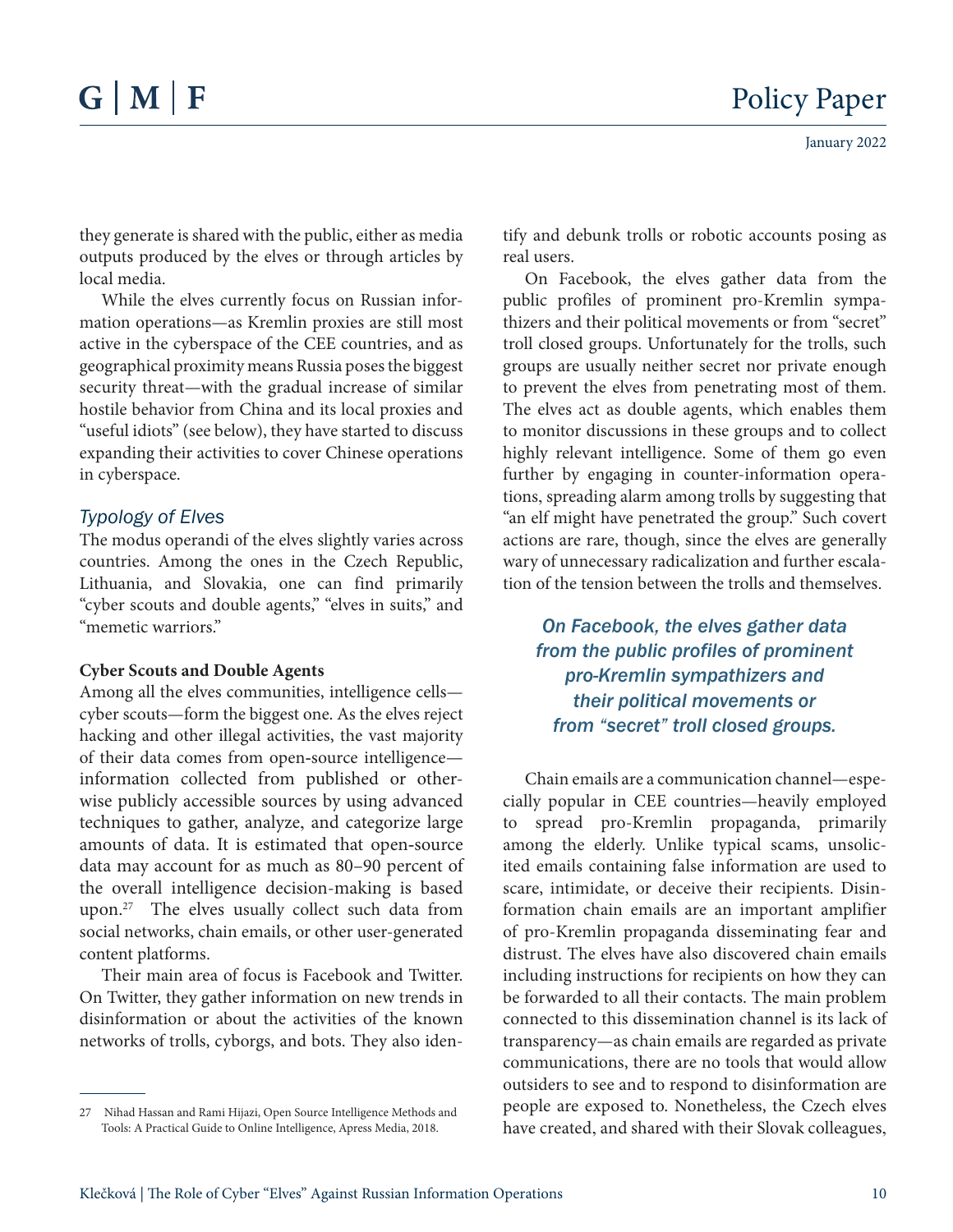a database storing thousands of such emails.<sup>28</sup> Using various methods, they analyze hundreds of new chain emails that are added to the database every month to identify new trends and prevailing narratives in pro-Kremlin disinformation.

The conclusions derived from the data gathered by the cyber scouts and double agents are used to produce reports that are circulated through various channels to politicians, media outlets, or security services. The Czech elves publish monthly a several-page media product that is distributed and promoted through their website, social media, and two of their official spokespersons. These reports are highly regarded in the Czech expert community as they provide priceless insights into the pro-Kremlin underworld and make the work of analysts, journalists, and policymakers easier.

#### **Elves in Suits**

Some of the elves chapters have their own "legal department." These "elves in suits" use legal tools to put pressure on those who break the law in the cyber realm in pursuit of the interests of the Kremlin. They form a rather specific group within the elves communities as at least some of them have to step out from under the protection of anonymity to file legal suits. Thus, unlike with their other activities, the elves never publicly claim that they are behind these lawsuits and activities of this particular department is one of their most carefully protected secrets.

The legal suits brought by the elves typically involve hate speech, the spread of serious hoaxes, threats to national security, or violence or death threats. Usually, such crimes have been identified by the cyber scouts. Legal suits normally do not target trolls, who cannot be tracked down due to their anonymity, but rather the owners or authors of major disinformation portals or "useful idiots" among politicians, journalists, or celebrities. The

term "useful idiot" originally referred to people from non-communist countries sympathetic to communism, who were regarded by the communists as naive and susceptible to manipulation for [propa](https://thecitizen.com/2021/05/27/the-useful-idiots-are-back/)[ganda or other purposes.2](https://thecitizen.com/2021/05/27/the-useful-idiots-are-back/)9 Today, it refers to people who unknowingly support a foreign duplicitous and dangerous regime while attacking those who criticize it, against the interests of their own country.

*The legal suits brought by the elves typically involve hate speech, the spread of serious hoaxes, threats to national security, or violence or death threats.* 

Securing a court ruling again criminal activities they identify is of secondary importance for the elves. They perceive instead legal suits as an efficient tool of deterrence. A combination of public, media, and legal instruments make up a strong pressure tool that can prevent some from actively engaging with pro-Kremlin narratives and activities, and it poses an obstacle for those who already do so.

#### **Memetic Warriors**

To promote their activities and to counter toxic pro-Kremlin narratives with their own positive messaging on social media, the elves have their "communication department." Contrary to common belief, they rarely engage in open combat with internet trolls. As the elves are significantly outnumbered by trolls, who also are supported by robotic accounts, they know that they must employ a better strategy than trying to outshout the trolls in the virtual space. Thus, besides promoting the work of their colleagues and commenting on daily events and new trends in disinformation, the elves' "communication department" is trained to be

<sup>28</sup> The author was granted access to these databases and was allowed to work with them, to monitor the work of the elves, and to read the gathered chain emails.

<sup>29</sup> Trey Hoffman, "[The "useful idiots" are back,"](https://thecitizen.com/2021/05/27/the-useful-idiots-are-back/) The Citizen, May 27, 2021.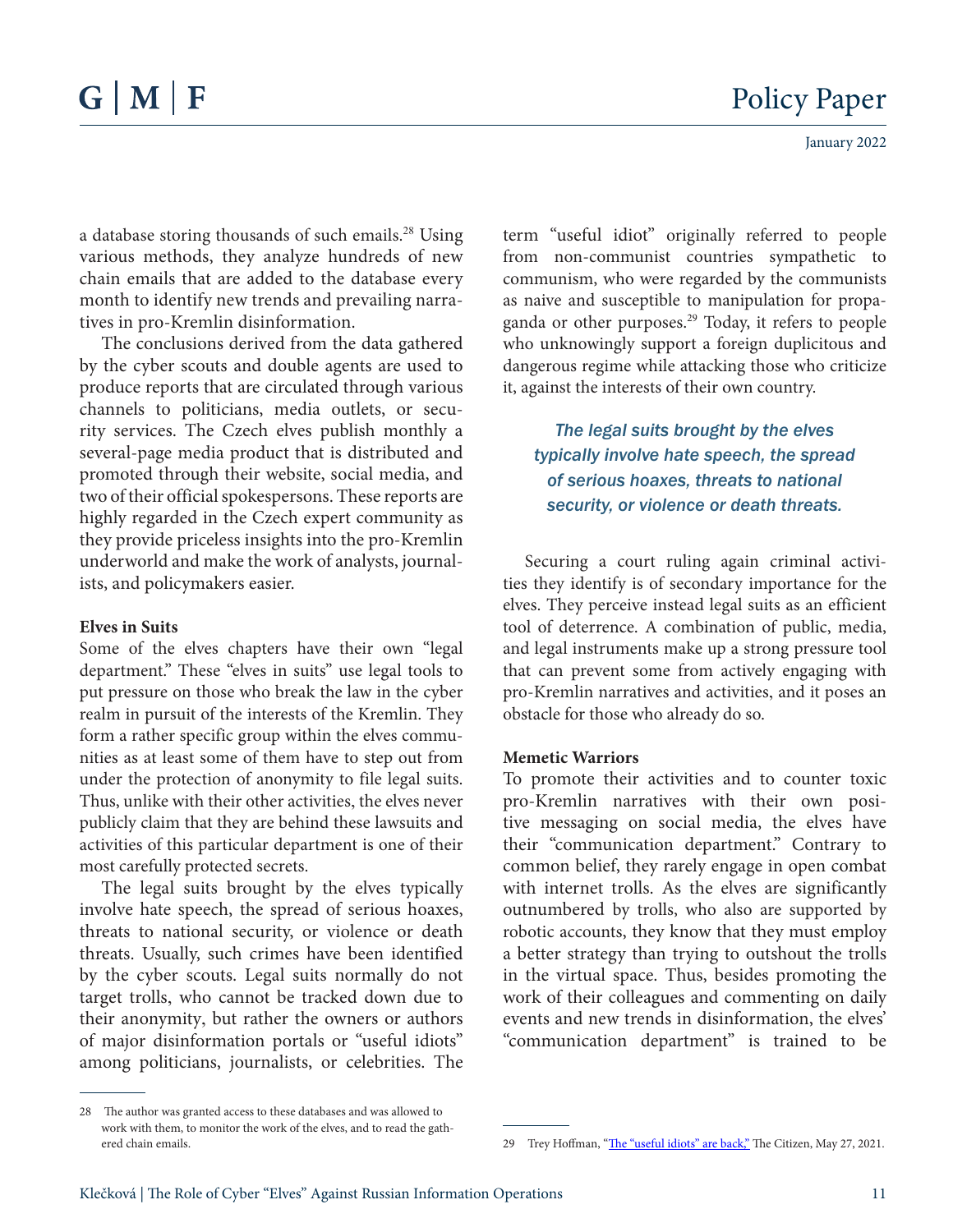actively involved in the emerging trend in strategic communication known as memetic warfare. 30

This is a new and rising element of information warfare, which is being considered by US and NATO security experts an integral part of the future of strategic communication addressing hostile information operations. Employing memes—images or videos that portray a particular concept or idea that are then usually spread through online social platforms—as a psycho-political conflict tool has proven to be increasingly successful.

The power of humor is great as no public personality, and especially no politician, wants to look foolish in the eyes of the people. Using memetic warfare seems to be perfect a perfect strategy when it comes to addressing citizens of the CEE countries, who are known for their cynical dark humor and tendency to ridicule everything, starting with public figures and politicians. Thus, elves "memetic warriors" create memes, caricatures, or ironic remarks and comments to make their messages more appealing and therefore easier to comprehend and resonate within the public. Such content is published either through the official communication channels of the elves or with the help of allied social-media celebrities, influencers, Facebook groups, or parody news webpages. These kinds of posts are usually among the most successful ones from the elves' communication department, reaching hundreds of thousands of people. Thus, memetic warfare is among the most powerful weapons in the elves' quiver.

#### Activities of the Elves

As noted above, the outnumbered elves rarely engage in direct combat with the pro-Kremlin trolls and know attempts to be "louder" in cyberspace would be self-defeating. Instead, they focus on strategically more important activities from a long-term perspective for countering Kremlin information operations or

A good example of such a large-scale, international operation of the elves was the Apple Maps campaign initiated and coordinated by the Baltic elves. In late 2019, giving in to the pressure from the Kremlin, Apple begun showing Crimea as a [part of Russia in](https://fortune.com/2019/11/27/apple-ukraine-crimea-russia/)  [its Maps app.3](https://fortune.com/2019/11/27/apple-ukraine-crimea-russia/)1 In response, the Baltic elves and their Ukrainian partners coordinated a critical campaign on social media to put public and media pressure on the company to persuade it to display Crimea correctly in accordance to international law. The campaign took off and Apple was heavily criticized by its users worldwide for pandering to and normalizing Russia's aggression while ignoring the international community's recognition of Crimea as a part of Ukraine.<sup>32</sup> Even though Apple eventually decided not to change its decision, the campaign was one of the first examples of an international coordinated effort of cyber activists to counter pro-Kremlin activities.

*The outnumbered elves rarely engage in direct combat with the pro-Kremlin trolls and know attempts to be "louder" in cyberspace would be self-defeating.* 

Another example comes from the Czech Republic where the elves played an important role in the "Konev affair." When the authorities in Prague decided in 2020 to remove the statue of Soviet Marshal Ivan Konev, who is regarded as a hero in Russia, the Kremlin opposed this fiercely and employed multiple means to prevent it. This included a disinformation campaign, massive protests by Czech right-wing and left-wing extremists orchestrated by the Russian embassy in Prague, attacks on the Czech embassy in Moscow, and

for building a positive pro-democratic, pro-EU, and pro-NATO narrative.

<sup>31</sup> Alyssa Newcom[b, "Apple Now Recognizes Crimea as Part of Russia in](https://fortune.com/2019/11/27/apple-ukraine-crimea-russia/)  [Its Apps, Bucking U.S. and International Policies,](https://fortune.com/2019/11/27/apple-ukraine-crimea-russia/)" The Fortune, November 27, 2019.

<sup>30</sup> Tom Ascott, How memes are becoming the new frontier of information [warfare,](https://www.aspistrategist.org.au/how-memes-are-becoming-the-new-frontier-of-information-warfare/) The Australian Strategic Policy Institute, 2020.

<sup>32</sup> Alastair Jamieson, "Apple "looking at how it handles borders" after [Crimea map controversy,](https://www.google.com/url?sa=t&rct=j&q=&esrc=s&source=web&cd=&cad=rja&uact=8&ved=2ahUKEwjf-MPRr8r1AhUyzYUKHbElBhkQFnoECAYQAQ&url=https%3A%2F%2Fwww.euronews.com%2F2019%2F11%2F30%2Fapple-maps-shows-annexed-crimea-as-russian-for-russian-users&usg=AOvVaw2YpC36Uf18_dHt4gtzKO8m)" Euronews, November 30, 2019.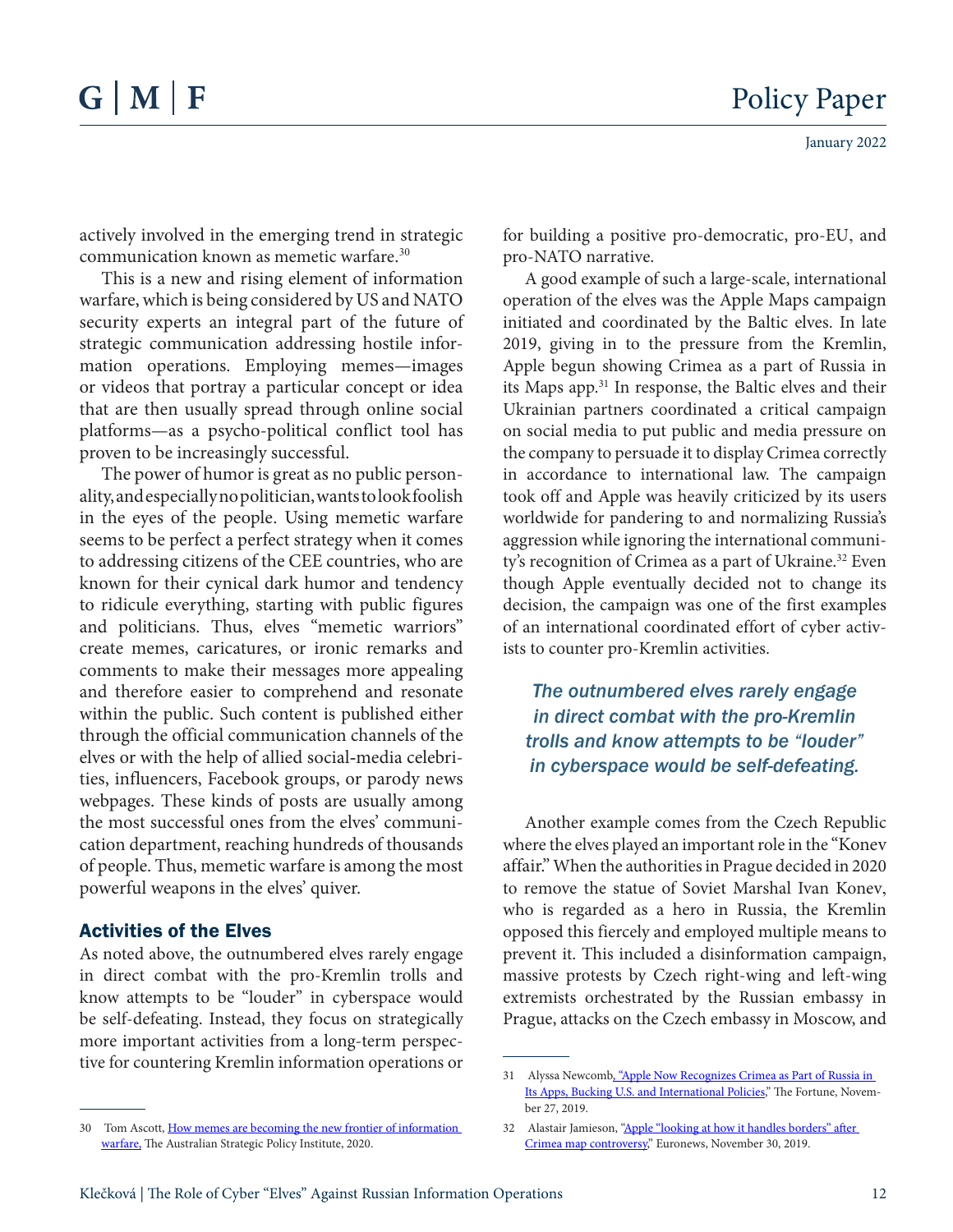new legislation enabling Russia to bring citizens of any state under unprecedented [extraterritorial juris](https://www.gmfus.org/blog/2020/05/01/russia-targeting-czech-republic-over-statue-calls-international-reaction)[diction.](https://www.gmfus.org/blog/2020/05/01/russia-targeting-czech-republic-over-statue-calls-international-reaction)<sup>33</sup> The elves kept close track of these developments and monitored all related narratives on social media, comparing media reporting about the affair in Czech-language and Russian-language media. This proved helpful to the journalists and state agencies following Russia's operation and was essential for later holding it accountable for meddling in the domestic affairs [of the Czech Republic.](https://cesti-elfove.cz/mimoradny-report-odstraneni-konevovy-sochy/)<sup>34</sup>

#### International Cooperation Among Elves

International cooperation among the elves movements is on a loose yet functioning basis. Most of it consists of intelligence and information sharing and of the Elves Academy.

For instance, in the early days of the elves in the Czech Republic, the leadership of the Baltic ones visited the country on several occasions and was consulted on the establishment of the elves there. Given the difference in the environments in which they operate, with the Baltic elves not having to fear persecution by either the state or society, the Czech elves developed their own structures and operating methods. They also sought to develop cooperation with the Slovak elves and, to some extent, provided them with the same kind of counsel as the Baltic elves did for them. These attempts bore fruits with new channels of communication and cooperation established among the Czech and Slovak elves—and by the extension between the Czech and Slovak security communities as some of the two countries' elves are member of their NGO, academic and security circles—resulting into even more productive sharing of intelligence and best practice on countering hybrid operations in cyberspace.

The Elves Academy is the best evidence of continuous and strong international cooperation. This project, established by the Lithuanian elves in 2018,

has trained hundreds of elves over its three editions so far. Each winter, the capital city of Lithuania, Vilnius, becomes for several days home to about 100 volunteers who travel there in their free time and on their own funds to learn new skills and abilities to enhance their elves activities in their home countries.<sup>35</sup> This presents an ideal opportunity for the elves from all over Europe to get to know each other and to create new international networks of like-minded people.

# *The Elves Academy is the best evidence of continuous and strong international cooperation*.

The content of the Elves Academy is different each year, depending on the availability of speakers, current trends in the security sphere, and the needs of the elves. The theoretical part usually teaches the elves all that needs to be known about Russian hybrid warfare and information operations, with examples of such activities from Central and Eastern Europe, how to best counter it, and how to build a general resilience against it in their own home countries. During the practical workshops of the 2020 edition, the elves were taught new ways of identifying a fake (robotic or cyborg) account on social media using new software and computer programs. Another item was advanced methods of open-source intelligence to gather more information about the agents working in the name of the Kremlin in the online and offline worlds. As the elves are highly likely to become a target of an information-technological operation, another workshop focused on raising their level of cybersecurity, teaching them how to protect hardware and software from threat actors as well as how to spot and protect themselves from the most common types of cyberattacks.

Such international networking and capacity building for the elves should be encouraged by

<sup>33</sup> Adéla Klečková, Russia Targeting the Czech Republic over Statue Calls [for International Reaction](https://www.gmfus.org/news/russia-targeting-czech-republic-over-statue-calls-international-reaction), May 1, 2020, The German Marshall Fund of the United States, 2020.

<sup>34</sup> The Czech Elves, [Special Report: Removal of the Konev Statue,](https://cesti-elfove.cz/mimoradny-report-odstraneni-konevovy-sochy/) 2020.

<sup>35</sup> In 2020, due to the coronavirus pandemic and connected travelling restrictions, the academy was a fully online event.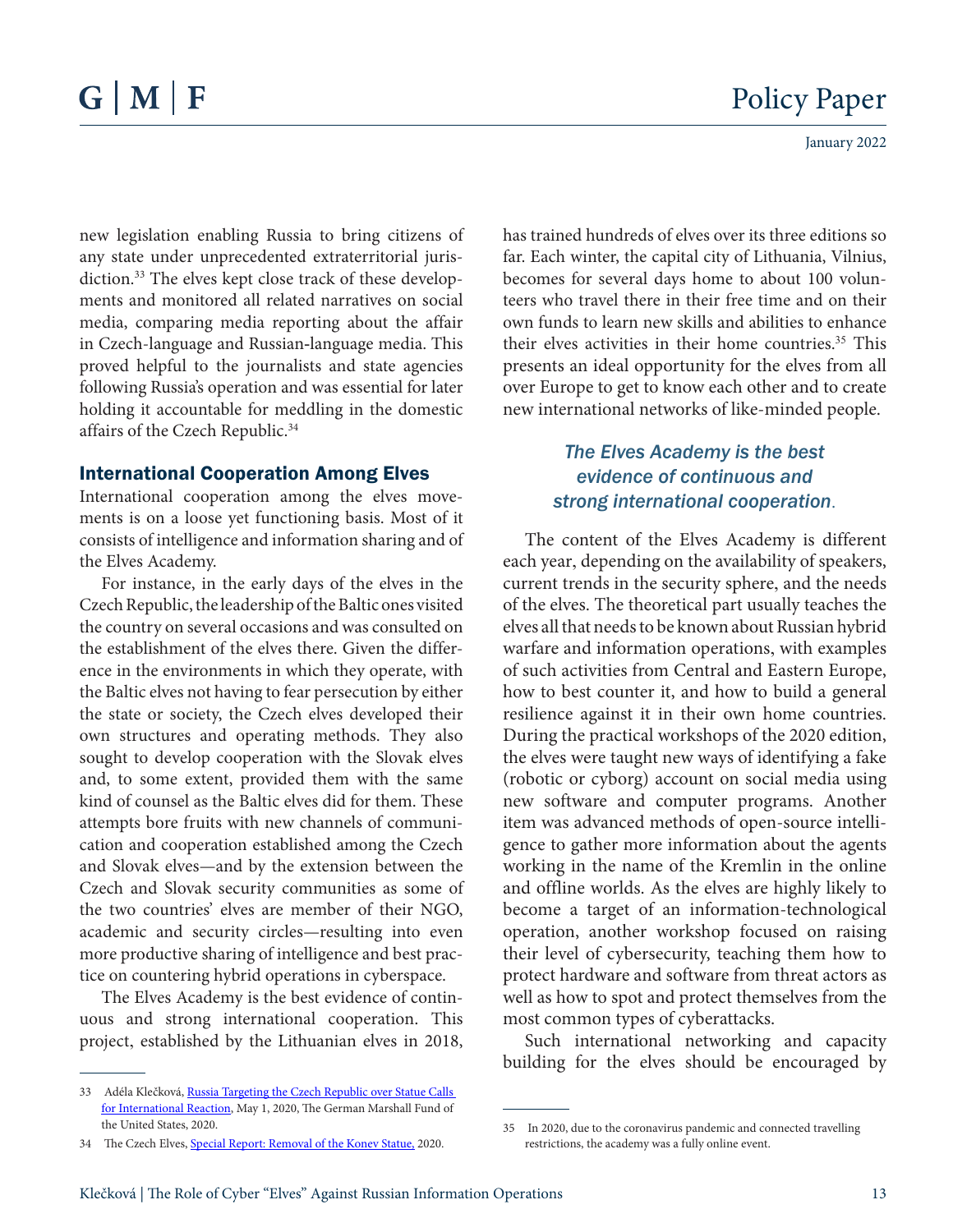January 2022

international actors, especially as the elves chapters, now in 13 countries, are at different stages of development, with the Baltic, Czech, and Slovak ones the most established ones

#### Policy Recommendations

There are good reasons to believe that Russian information operations against the Western democracies will continue to grow in scale, number, and aggressivity—and that the role of non-state actors in these will become increasingly important. Thus, Western stakeholders must look for innovative ways to effectively counter such operations. The work of cyber activists like the elves is one of them. Below are recommendations for how policymakers and members of the expert community can enhance the activities of the elves and create an environment favorable to the establishment of such movements.

Each elves chapter has a different way of operating, different obstacles to overcome, and different issues it struggles with. This is due partly to the size and type of Russian information operations they face and partly to the different operational environments shaped by the political culture in their respective countries. Thus, perhaps the most important overall recommendation is that there is no one-size-fits-all solution that will help all elves in their mission. The best way for finding out how to help would be to ask them. Each chapter can be reached through its official channels—either social media, official email, or website—or in some cases through their official spokespersons who have stepped out of anonymity. Having said that, below are several general recommendations worth considering and discussing with the elves.

#### *Operational Environment*

The operational environment for the elves in CEE countries could not be more different in quite a few aspects as Russia and hybrid warfare are regarded with different level of caution across the region. For instance, in the Baltic states Russia is regarded as a clear security threat and thus countering its information operations is viewed as a noble and positive thing that is highly appreciated by the majority of the public and the political class. Thus, it is easier for the Baltic elves to promote their work and develop working relationships with the state. They organize public events and stakeholders are not hesitant in openly showing support for their work. This has a positive impact on the public image of the elves as well as their morale and motivation to join the movement or to continue in their work.

# *Each elves chapter has a different way of operating, different obstacles to overcome, and different issues it struggles with.*

In Central Europe, the situation is more difficult for the elves. In the Czech Republic and Slovakia, the debate on Russia and its hostile operations is more divisive. Though some politicians and members of academia and civil society see growing Russian aggression as a problem that needs to be tackled, other politicians and the broad public are less convinced or even openly favor Russia. In both countries, the latter part of the political class has a stronger voice and has been represented by the president, part of the parliamentary membership, and state institutions, which negatively affects the work of the elves. In both countries, the elves thus have to hold tight to their anonymity out of fear of either losing their jobs or for their reputation and safety. This prevents them from developing functioning cooperation with the state or from publicly receiving credit for their work, which harms their morale and motivation to continue in their work.

Politicians and other stakeholders should work toward creating a safer and inviting environment for the elves. They should show public support for the activities of elves either through the media or through their communication channels. Policymakers might even consider establishing regular briefings with the official representatives of the elves and encourage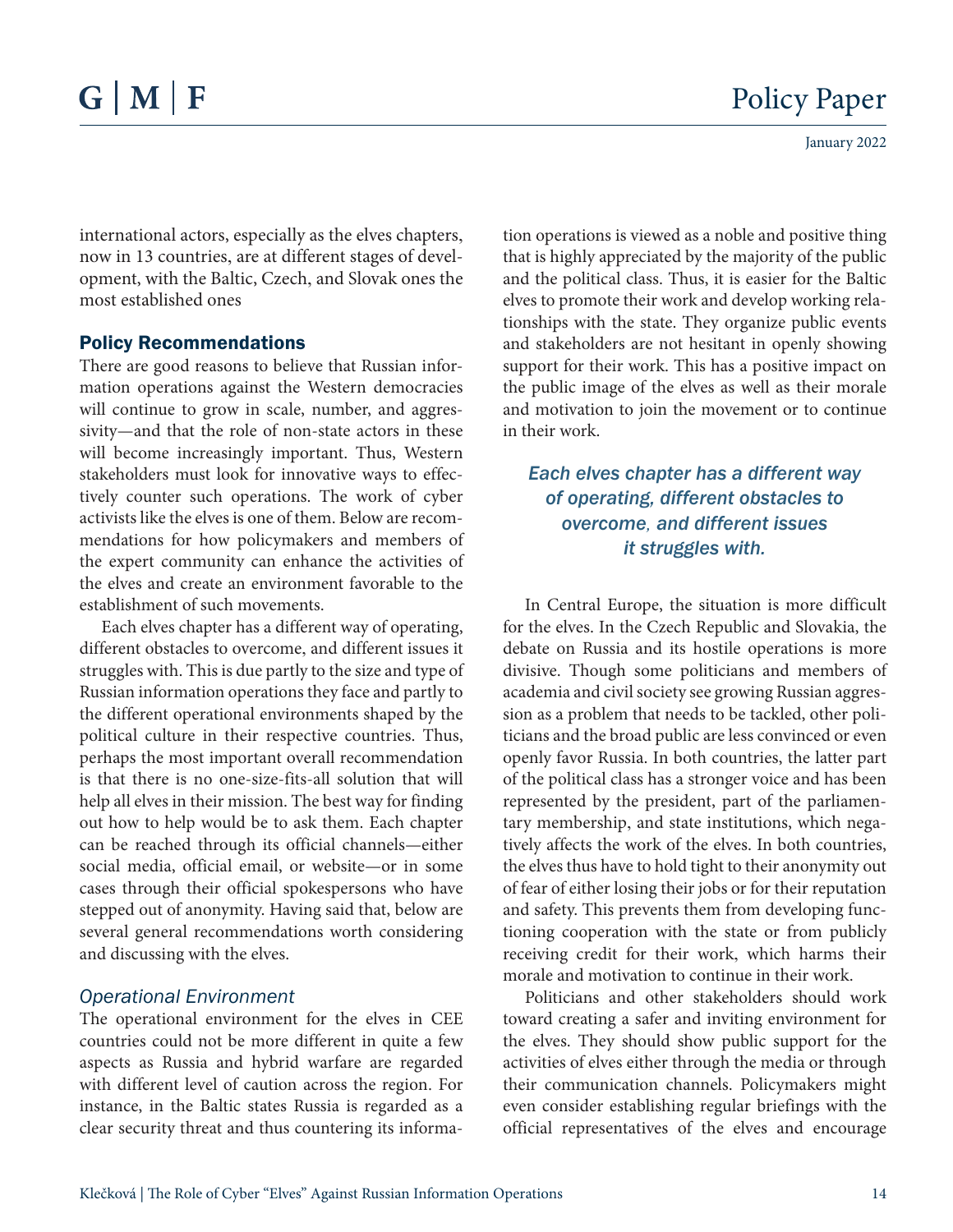representatives of state security institutions to follow their lead. Most importantly, the elves' fear of negative repercussions in their professional career for performing what is a public service must be addressed; otherwise, a healthy and active civic society can never be properly built.

### *Funding*

There is no consensus among the elves on the question financial support to enhance cyber activism. Some are dismissive of such an idea, claiming that this would weaken their narrative. The idea of the elves working for free because of their belief in their cause is strong especially in opposition to the armies of trolls paid by the Kremlin—is in their mind a powerful one.

Others take the view that the chances of longterm survival for the elves are limited without funds to compensate them for their time and efforts. "A group of volunteers with bare hands cannot win the information war," they say. Thus, they strongly advocate financial support by the state, international organizations, or private donors. In this regard too, the needs of the elves chapters can differ and it is crucially important for those who wish to help them financially to open a direct communication channel with the movement. All elves tend to agree that at some point it starts getting harder to maintain motivation. And the majority agree that having their time and effort valued or rewarded would be beneficial.

A solution could be support in non-financial form—for example, by providing elves paid premium versions of software they use so they have better antivirus, data clouds, or computer programs for either coordination and division of work or for their opensource investigations. Policymakers can fund some of those tools for the elves or help to initiate meetings between the elves and representatives of IT companies or other actors that might be able to support them in this regard. Policymakers and representatives of NGOs and political foundations should also engage in dialogue with the elves to discuss what forms of direct financial support would be manageable without

the elves risking their safety by publicly exposing too much information. The elves could then decide whether such help would or would not be beneficial to their cause.

#### *Media Support*

The motivation of the elves tends to decrease over time—an inevitable trend caused by the nature of their work. The majority is tasked with analytical work that sometimes gets monotonous. The elves usually do not engage with the trolls in an active conflict, and they do not get the excitement of seeing their work having an impact, due partly to the secretive character of their work and partly to the operational environment. As put by one of them, "it feels like playing tennis against the wall." Thus, the more senior elves are always looking for new ways to lift the spirit of their colleagues and to make them feel more appreciated for their work.

Public recognition of the importance of the work the elves do is another way to enhance their activities that has wide support within the movement. This can have multiple forms. Public figures can promote the elves using their communication channels. The media should cover the work of the elves or credit them if their work was one of the sources of an investigative report. Think tanks can invite their official representatives into public discussions. But perhaps the most important part must be played by members of the broader public, who should read the reports and articles published by the elves, follow them on social media, and share or like their posts or from time to time write an appreciative comment. The internet and social media are the realm of the elves and these are very likely to be read by some of them. Thus, when asked how to aid the elves, the answer is clear: acknowledge their work and help them to spread their message.

### *International Support*

The elves have reached a threshold many activist groups strive to achieve but only a fraction of them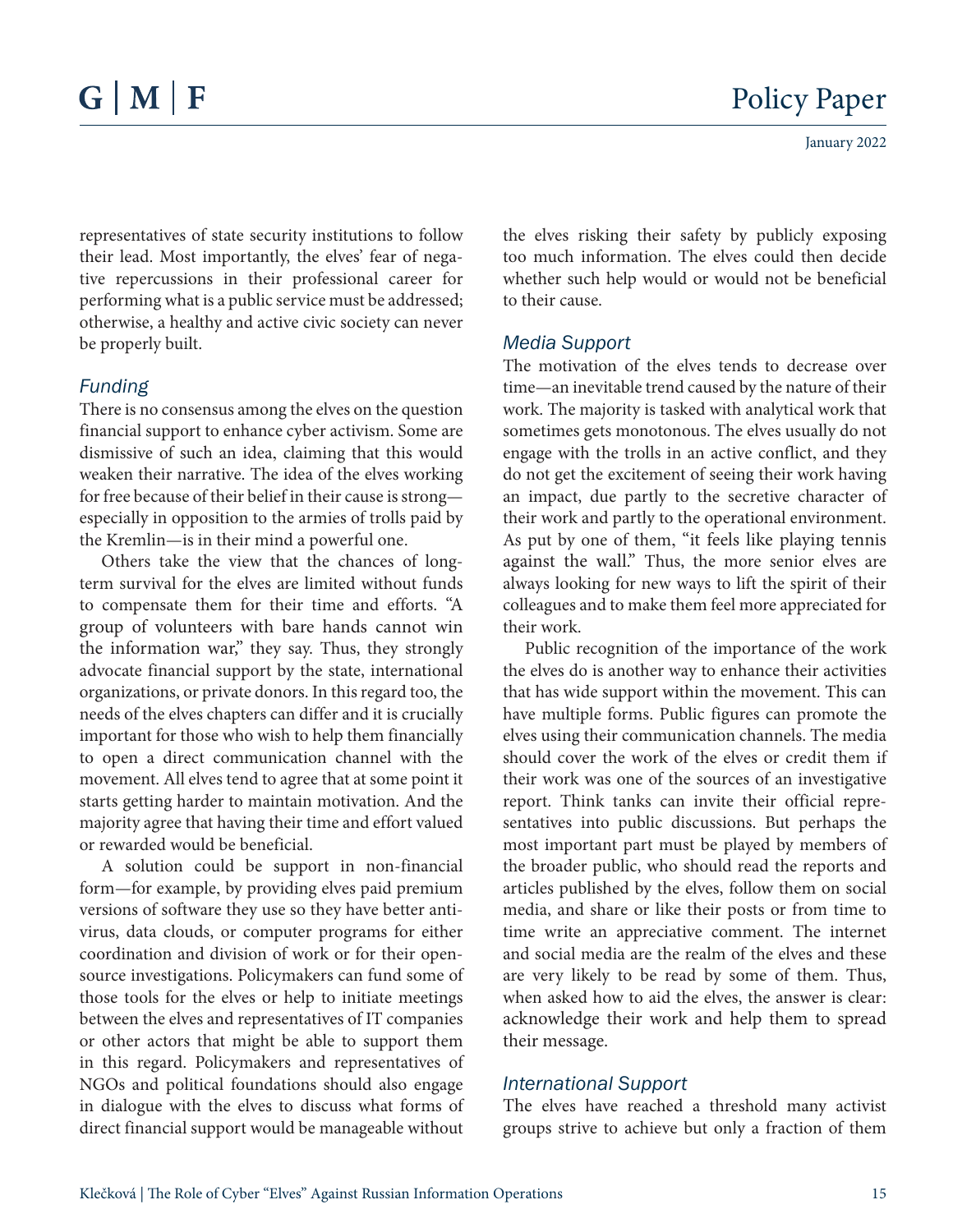does—they have become an international movement functioning in 13 European countries with further potential to grow. The fact that the elves are not a country-specific movement but can evolve and survive in different operational environments raises the hope that they can play an important role in countering information operations targeting democracies across the world. Thus, the international ambitions of the elves should be further encouraged by domestic stakeholders among politicians, academics, and representatives of NGOs.

These stakeholders should try to promote the movement when talking to their foreign counterparts or attending international conferences. International actors such as the EU and NATO as well as think tanks and political foundations should invite the elves to participate in their events and projects. First, because the elves with their unique background and experiences can make a valuable contribution. Second, because sending the elves abroad is another form of non-financial support that can help maintain their motivation. Strengthening international cooperation among the elves and between them and international organizations is another important step in increasing resilience against Russian information operations.

#### Conclusion

The activities of trolls—one of the key executors of Russian information operations—in the virtual realm of internet pose a severe security threat to Western democracies. The elves have real potential to successfully stand up to trolls. The conflict between them is part of an information war that is part of the broader hybrid war waged against the West by the Kremlin. Given the nature of cyberspace, Russian information operations are expected to grow in number, aggressivity, and sophistication. Furthermore, with Russian intelligence agencies already short of employees, the role of non-state actors such as trolls is expected to increase.

To prevent the rather dystopian picture of the future of trolling and other information operations due to the newest technologies from becoming reality, Western stakeholders must look for innovative ways to counter information operations. This is especially the case since hiring an army of paid professionals, employing cyber criminals, or building armies of zombie or robotic networks is not an option for them. Cyber activism undoubtedly is, however.

# *The elves display a very good understanding of the global security environment and a great ability to adjust and face important new and emerging trends.*

Thanks to the growing role of information technologies and social networks in daily life, which allows activists to disseminate information and mobilize audiences on a previously unthinkable scale, cyber activism is on the rise. The elves present a specific type of cyber activism, operating anonymously in semiclosed communities in the CEE countries devoted to monitoring and countering Russian information and cyber operations. The movement started as a group of less than 20 enthusiasts in Lithuania in 2014 and slowly expanded, first to the other Baltic states and eventually 13 European countries overall, effectively creating a stable network of thousands of volunteers.

The elves have managed to develop international cooperation among individual chapters across Europe, based on sharing information and best practices as well as occasional visits by representatives of each chapter. This cooperation is capped each year by the Elves Academy—an international congress at which about 100 volunteers learn under the leading elves new and valuable skills to protect and enhance their activities.

The elves display a very good understanding of the global security environment and a great ability to adjust and face important new and emerging trends. Even though, given proximity to their countries, Russia will most likely be always the primary target of the elves, with China's growing aggressive behavior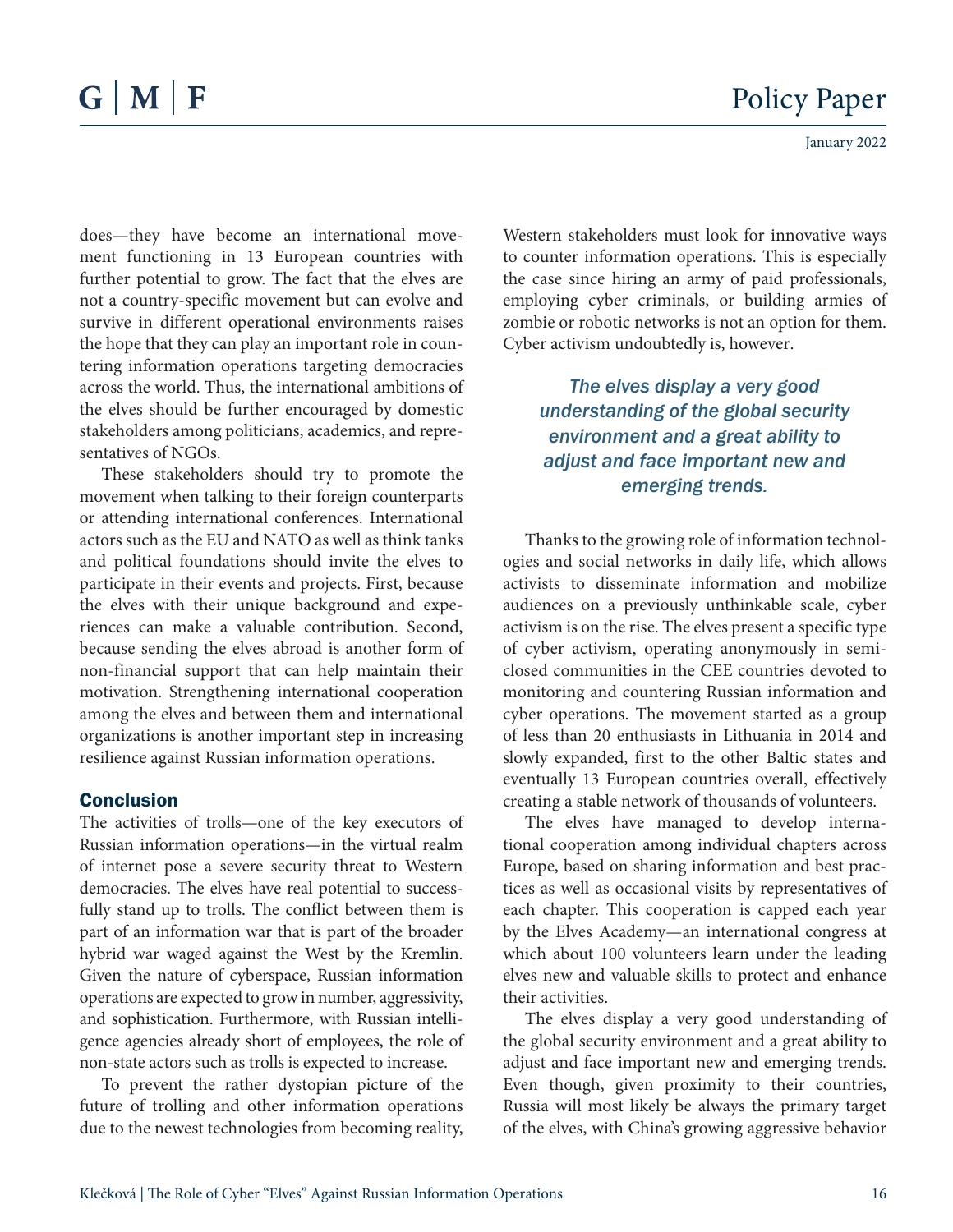and increasing information operations in CEE cyberspace, the elves are starting to expand their focus to include countering actions from Beijing. This might be highly relevant for Western stakeholders and could play an important role in the future of the elves. The elves are discussing with members of civil society in Taiwan the establishment of the first Asian chapter.

When it comes to how to enhance the activities of the elves or to create conditions in which such movements are more likely to be founded and to blossom, perhaps the most important is that there is no one-size-fits all solution and that it is important to initiate the dialogue with the elves to learn about their needs directly from them. An equally crucial lesson is that the work of the elves is difficult, monotonous, time-consuming, and yet unpaid, and therefore that it is often difficult for the elves to keep their motivation. Thus, the least that can be done for the elves is to acknowledge their activities, read their media outputs, show public appreciation of their work, and help them spread their message.

Ultimately, the journey to a strong civic society that is resilient to information operations and other kinds of hybrid warfare by Russia or any other actor starts with every single citizen. We are the internet. We are social networks. We all need to assess online content critically, be careful with our personal data, respect "netiquette," and avoid hateful and aggressive behavior under any circumstances. And, perhaps most importantly, we must think before we share. Our future is our own responsibility; let us not make it someone else's video game.